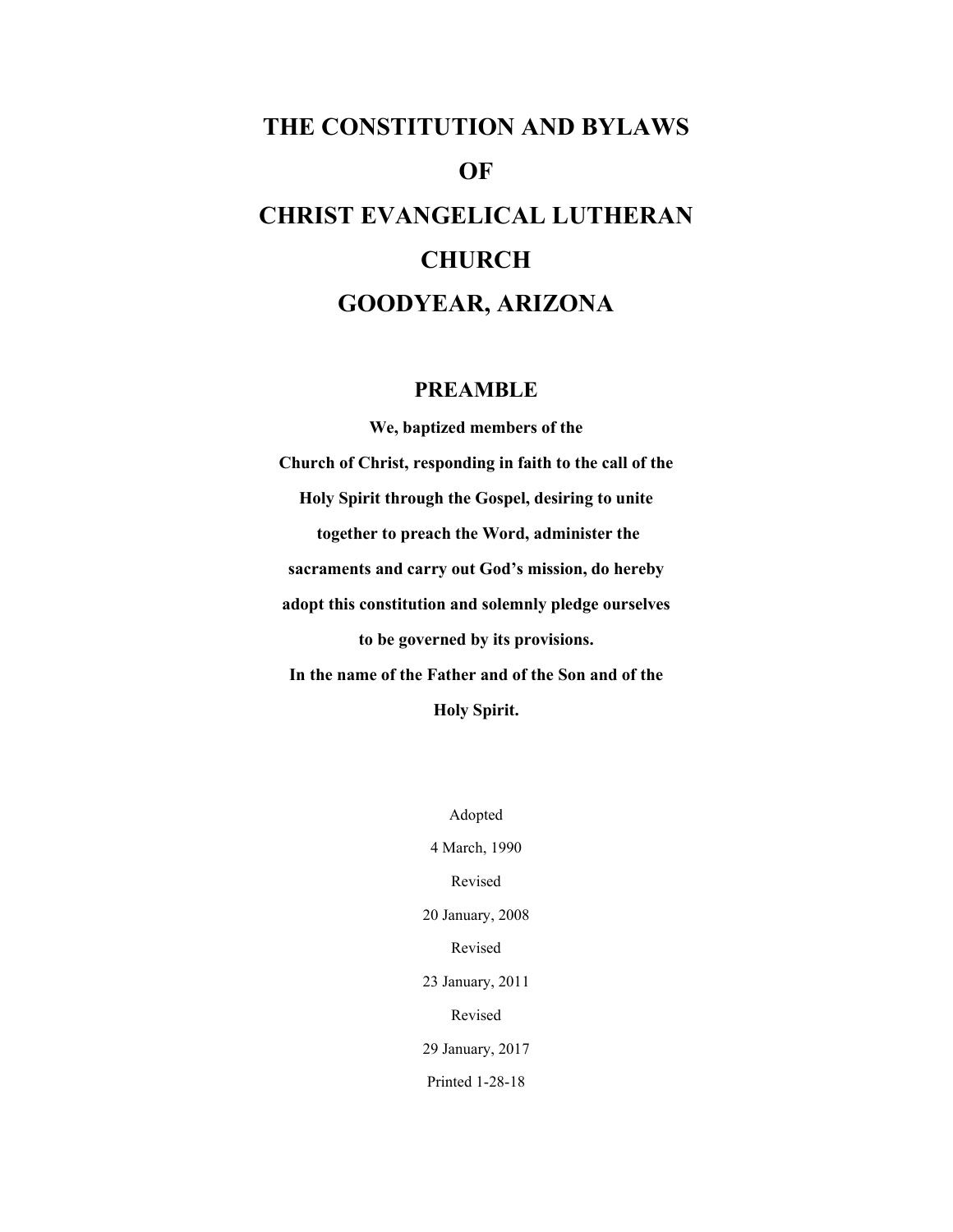#### **PREAMBLE**

We, baptized members of the Church of Christ, responding in faith to the call of the Holy Spirit through the Gospel, desiring to unite together to preach the Word, administer the Sacraments, and carry out God's mission, do hereby adopt this constitution and solemnly pledge ourselves to be governed by its provisions. In the name of the Father and of the Son and of the Holy Spirit.

## **Chapter 1.**

## **NAME AND INCORPORATION**

- **C1.01.** The name of this congregation shall be Christ Evangelical Lutheran Church of Goodyear, Arizona.
- **C1.02.** For the purpose of this constitution and the accompanying bylaws, the Christ Evangelical Lutheran Church congregation is hereinafter designated as "this congregation."
- **C1.11.** This congregation shall be incorporated under the laws of the State of Arizona.

## **Chapter 2**

## **CONFESSION OF FAITH**

- **\*C2.01.** This congregation confesses the Triune God, Father, Son, Holy Spirit.
- \***C2.02.** This congregation confesses Jesus Christ as Lord and Savior and the Gospel as the power of God for the salvation of all who believe.
	- a. Jesus Christ is the Word of God incarnate, through whom everything was made and through whose life, death and resurrection God fashions a new creation.
	- b. The proclamation of God's message to us as both Law and Gospel is the Word of God, revealing judgment and mercy through word and deed, beginning with the Word in creation, continuing in the history of Israel, and centering in all its fullness in the person and work of Jesus Christ.
	- c. The canonical Scriptures of the Old and New Testaments are the written Word of God. Inspired by God's Spirit speaking through their authors, they record and announce God's revelation centering in Jesus Christ. Through them God's Spirit speaks to us to create and sustain Christian faith and fellowship for service in the world.
- **\*C2.03.** This congregation accepts the canonical Scriptures of the Old and New Testaments as the inspired Word of God and the authoritative source and norm of its life and proclamation, faith, and life.
- **\*C2.04.** This congregation accepts the Apostles', Nicene and Athanasian Creeds as true declarations of the faith of this congregation.
- **\*C2.05.** This congregation accepts the Unaltered Augsburg Confession as a true witness to the Gospel, acknowledging as one with it in faith and doctrine all churches that likewise accept the teaching of the Unaltered Augsburg Confession.
- **\*C2.06.** This congregation accepts the other confessional writing in the Book of Concord, namely the Apology of the Augsburg Confession, the Smalcald Articles and the Treatise, the Small Catechism, the Large Catechism, and the Formula of Concord, as further valid interpretation of the faith of the church.
- **\*C2.07.** This congregation confesses the Gospel, recorded in the Holy Scriptures and confessed in the ecumenical creeds and Lutheran confessional writing, as the power of God to create and sustain the Church for God's mission in the world.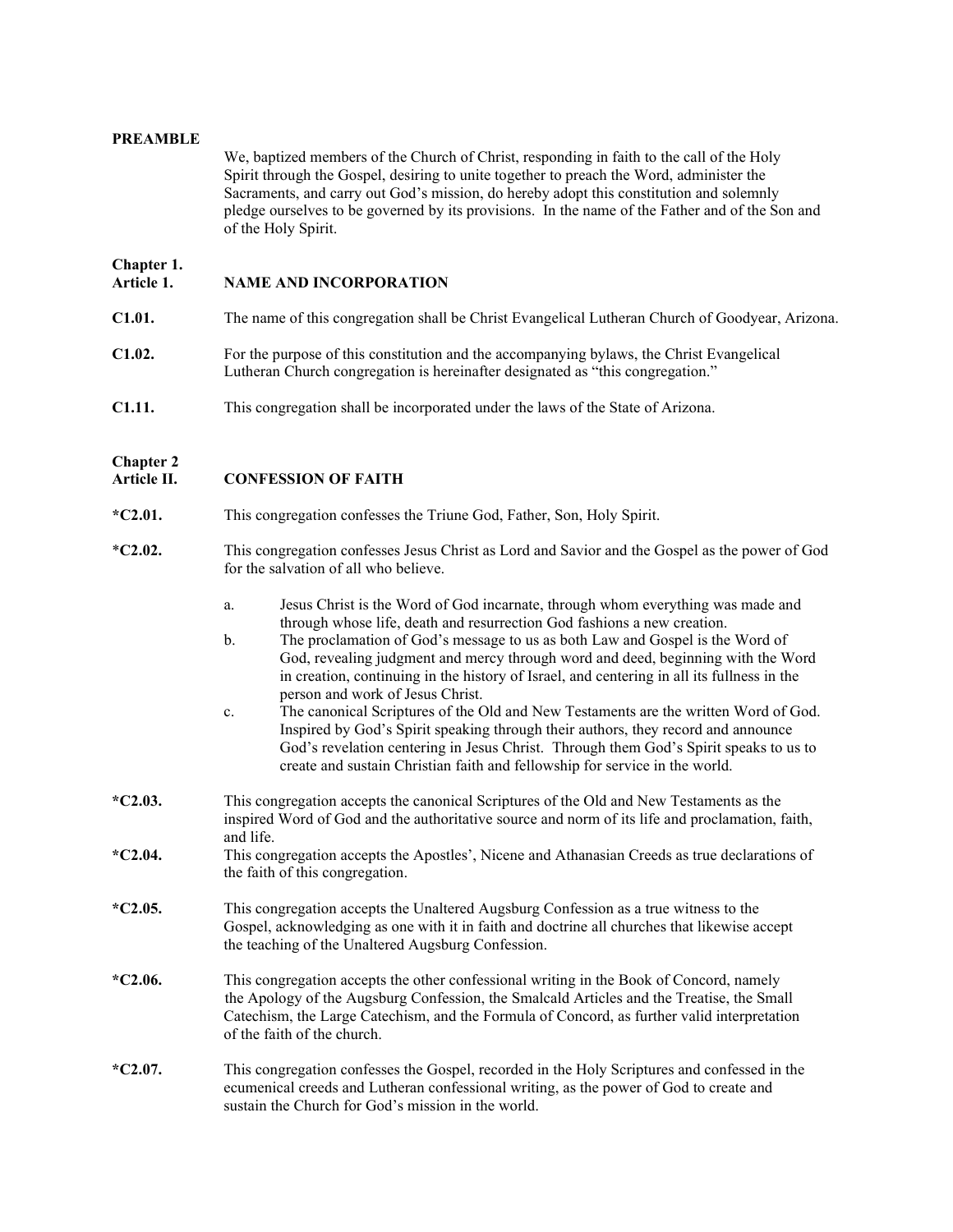## **Chapter 3 NATURE OF THE CHURCH**

- **\*C3.01.** All power in the Church belongs to our Lord Jesus Christ, its head. All actions of the congregation are to be carried out under his rule and authority.
- **\*C3.02.** This church confesses the one, holy, catholic, and apostolic Church and is resolved to serve Christian unity throughout the world.
- **\*C3.03.** The Church exists both as an inclusive fellowship and as local congregations gathered for worship and Christian service. Congregations find their fulfillment in the universal community of the Church, and the universal Church exists in and through congregations. The Evangelical Lutheran Church in America, therefore, derives its character and powers both from the sanction and representation of its congregations and from its inherent nature as an expression of broader fellowship of the faithful. In length, it acknowledges itself to be in the historic continuity of the communion of saints: in breadth, it expresses the fellowship of believers and congregations in our day.
- **\*C3.04.** This church, inspired and led by the Holy Spirit, participates in the Lutheran World Federation as a global communion of churches, engaging in faithful witness to the gospel of Jesus Christ and in service for the sake of God's mission in the world.
- **\*C3.05.** The name Evangelical Lutheran Church in America (ELCA or "this church") as used herein refers in general references to this whole church, including its three expressions: congregations, synods, and the churchwide organization. The name Evangelical Lutheran Church in America is also the name of the corporation of the churchwide organization to which specific references may be made herein.

## **Chapter 4 STATEMENT OF PURPOSE**

- **\*C4.01.** The Church is a people created by God in Christ, empowered by the Holy Spirit, called and sent to bear witness to God's creative, redeeming, and sanctifying activity in the world.
- **\*C4.02.** To participate in God's mission, this congregation as part of the Church shall:
	- a. Worship God in proclamation of the Word and administration of the sacraments and through lives of prayer, praise, thanksgiving, witness and service.
	- b. Proclaim God's saving Gospel of justification by grace for Christ's sake through faith alone, according to the apostolic witness in the Holy Scriptures, preserving and transmitting the Gospel faithfully to future generations.
	- c. Carry out God's Great Commission by reaching out to all people to bring them to faith in Christ and by doing all ministry with a global awareness consistent with the understanding of God as Creator, Redeemer, and Sanctifier of all.
	- d. Serve in response to God's love to meet human needs, caring for the sick and the aged, advocating dignity and justice for all people, working for peace and reconciliation among the nations, and standing with the poor and powerless, and committing itself to their needs.
	- e. Nurture its members in the word of God so as to grow in faith and hope and love, to see daily life as the primary setting for the exercise of their Christian calling, and to use the gifts of the Spirit for their life together and for their calling in the world.
	- f. Manifest the unity given to the people of God by living together in the love of Christ and by joining with other Christians in prayer and action to express and preserve the unity which the Spirit gives.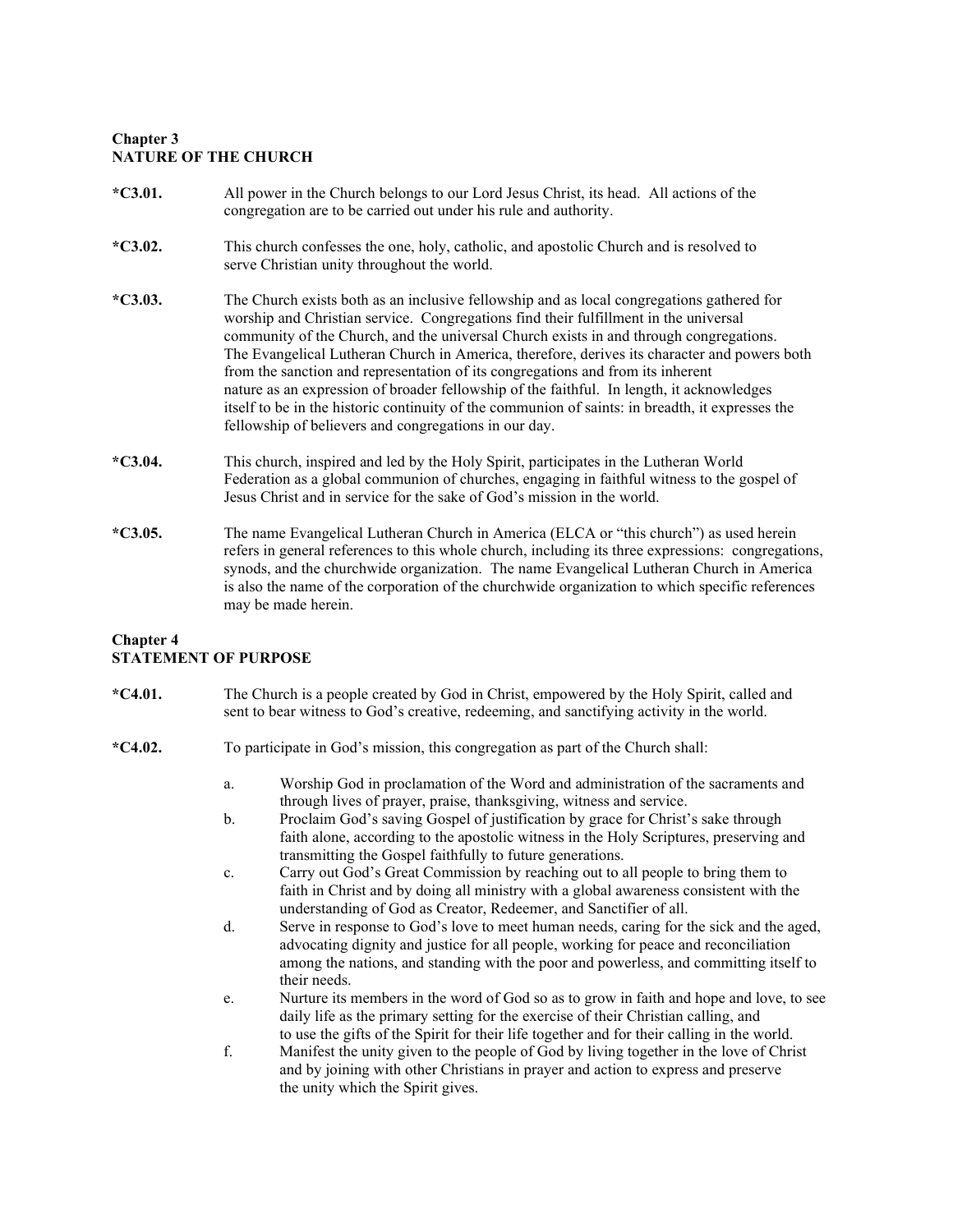|           | Provide services of worship at which the Word of God is preached and the<br>a.<br>sacraments are administered.                                                                                                                                                                                                                                                                                                                                                                                       |  |
|-----------|------------------------------------------------------------------------------------------------------------------------------------------------------------------------------------------------------------------------------------------------------------------------------------------------------------------------------------------------------------------------------------------------------------------------------------------------------------------------------------------------------|--|
|           | Provide pastoral care and assist all members to participate in this ministry.<br>b.                                                                                                                                                                                                                                                                                                                                                                                                                  |  |
|           | Challenge, equip and support all members in carrying out their calling in their daily<br>c.<br>lives and in their congregation.                                                                                                                                                                                                                                                                                                                                                                      |  |
|           | Teach the Word of God<br>$d$ .                                                                                                                                                                                                                                                                                                                                                                                                                                                                       |  |
|           | Witness to the reconciling Word of God in Christ, reaching out to all people.<br>e.                                                                                                                                                                                                                                                                                                                                                                                                                  |  |
|           | f.<br>Respond to human need, work for justice and peace, care for the sick and the<br>suffering, and participate responsibly in society.                                                                                                                                                                                                                                                                                                                                                             |  |
|           | Motivate its members to provide financial support for the congregation's ministry<br>g.<br>and the ministry of other parts of the Evangelical Lutheran Church in America.                                                                                                                                                                                                                                                                                                                            |  |
|           | h.<br>Foster and participate in interdependent relationships with other congregations, the<br>synod, and the churchwide organization of the Evangelical Lutheran Church in America.                                                                                                                                                                                                                                                                                                                  |  |
|           | i.<br>Foster and participate in ecumenical relationships consistent with churchwide policy.                                                                                                                                                                                                                                                                                                                                                                                                          |  |
| $*C4.04.$ | This congregation shall develop an organizational structure to be described in the bylaws. The<br>Council shall prepare the descriptions of the responsibilities of each committee, task force,<br>or other organizational group and shall review their actions.                                                                                                                                                                                                                                     |  |
| $*C4.05.$ | This congregation shall, from time to time, adopt a mission statement which will provide<br>specific direction for its programs.                                                                                                                                                                                                                                                                                                                                                                     |  |
| $*C4.06.$ | References herein to the nature of the relationship between the three expressions of this church –<br>congregations, synods, and the churchwide organization - as being interdependent or as being<br>in a partnership relationship describe the mutual responsibility of these expressions in God's<br>mission and the fulfillment of the purposes of this church as described in this chapter, and do<br>not imply or describe the creation of partnerships, co-ventures, agencies, or other legal |  |

**Chapter 5**

## **Article III. POWERS OF THE CONGREGATION**

relationships recognized in civil law.

**\*C4.03.** To fulfill these purposes, this congregation shall:

- **\*C5.01.** The powers of this congregation are those necessary to fulfill its purpose.
- **\*C5.02.** The powers of this congregation are vested in the Congregation Meeting called and conducted as provided in this constitution and bylaws.
- **\*C5.03.** Only such authority as is delegated to the Congregation Council or other organizational units in this congregation's governing documents is recognized. All remaining authority is retained by the congregation. The congregation is authorized to:
	- a. Call a pastor as provided in Chapter 9.
	- b. Terminate the call of a pastor as provided in Chapter 9.
	- c. Call a minister of Word and Service.
	- d. Terminate the call of a minister of Word and Service in conformity with the constitution of the Evangelical Lutheran Church in America.
	- e. Adopt amendments to the constitution, as provided in Chapter 16, amendments to the bylaws, as specified in Chapter 17, and continuing resolutions, as provided in Chapter 18.
	- f. Approve the annual budget.
	- g. Acquire real and personal property by gift, devise, purchase or other lawful means.
	- h. Hold title to and use its property for any and all activities consistent with its purpose.
	- i. Sell, mortgage, lease, transfer, or otherwise dispose of its property by any lawful means.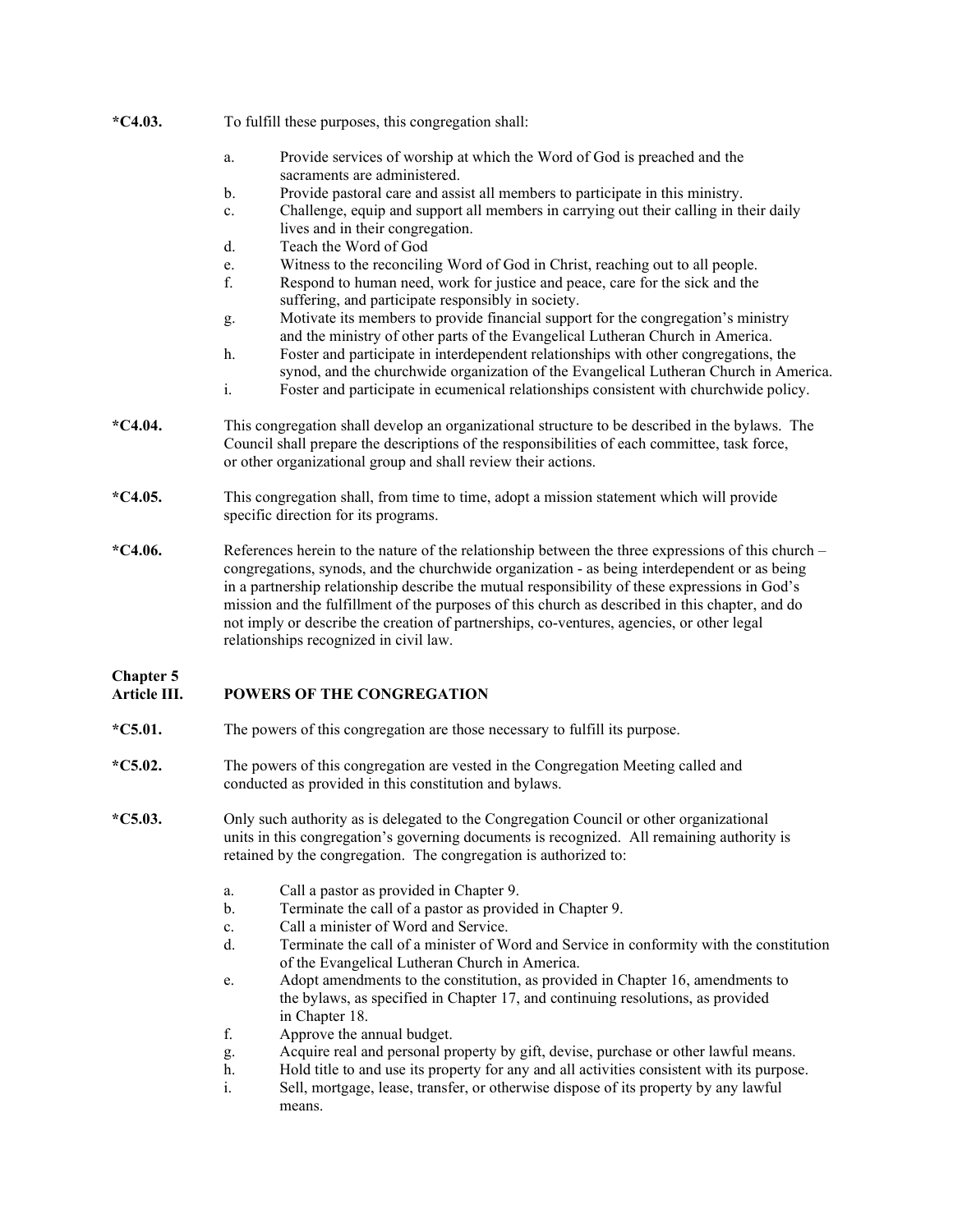- j. Elect its Congregation Council, and require the members of the council to carry out their duties in accordance with the constitution, bylaws and continuing resolutions; and
- k. Terminate its relationship with the Evangelical Lutheran Church in America as provided in Chapter 6.
- **\*C5.04.** This congregation shall choose from among its voting members laypersons to serve as voting members of the Synod Assembly as well as persons to represent it at meetings of any conference, cluster, coalition, or other area subdivision of which it is a member. The number of persons to be elected by the congregation and other qualifications shall be as prescribed in guidelines established by the *Grand Canyon Synod* of the Evangelical Lutheran Church in America.
- **\*C5.05.** This congregation shall have a mission endowment fund that will operate as specified in this congregation's bylaws. The purpose of the mission endowment fund is to provide for mission work beyond the operational budget of this congregation.

#### **Chapter 6 CHURCH AFFILIATION**

- **\*C6.01.** This congregation shall be an interdependent part of the Evangelical Lutheran Church in America or its successor, and of the *Grand Canyon Synod* of the Evangelical Lutheran Church in America. This congregation is subject to the discipline of the Evangelical Lutheran Church in America.
- **\*C6.02.** This congregation accepts the Confession of Faith and agrees to the purposes of the Evangelical Lutheran Church in America and shall act in accordance with them.
- **\*C6.03.** This congregation acknowledges its relationship with the Evangelical Lutheran Church in America in which:
	- a. This congregation agrees to be responsible for its life as a Christian community.
	- b. This congregation pledges its financial support and participation in the life and mission of the Evangelical Lutheran Church in America.
	- c. This congregation agrees to call pastoral leadership from the roster of Ministers of Word and Sacrament of the Evangelical Lutheran Church in America in accordance with its call procedures except in special circumstances and with the approval of the bishop of the synod. These special circumstances are limited either to calling a candidate approved for the roster of Ministers of Word and Sacrament of the Evangelical Lutheran Church in America or to contracting for pastoral services with a Minister of Word and Sacrament of a church body with which the Evangelical Lutheran Church in America officially has established a relationship of full communion.
	- d. This congregation agrees to consider ministers of Word and Service for call to other staff positions in the congregation in accordance to the procedures of the Evangelical Lutheran Church in America.
	- e. This congregation agrees to file this constitution and any subsequent changes to this constitution with the synod for review to ascertain that all of its provisions are in agreement with the constitution and bylaws of the Evangelical Lutheran Church in America or with the constitution of the synod.
- **\*C6.04.** Affiliation with the Evangelical Lutheran Church in America may be terminated as follows:
	- a. This congregation takes action to dissolve.<br>b. This congregation ceases to exist.
	- This congregation ceases to exist.
	- c. This congregation is removed from membership in the Evangelical Lutheran Church in America, according to the procedures for discipline of the Evangelical Lutheran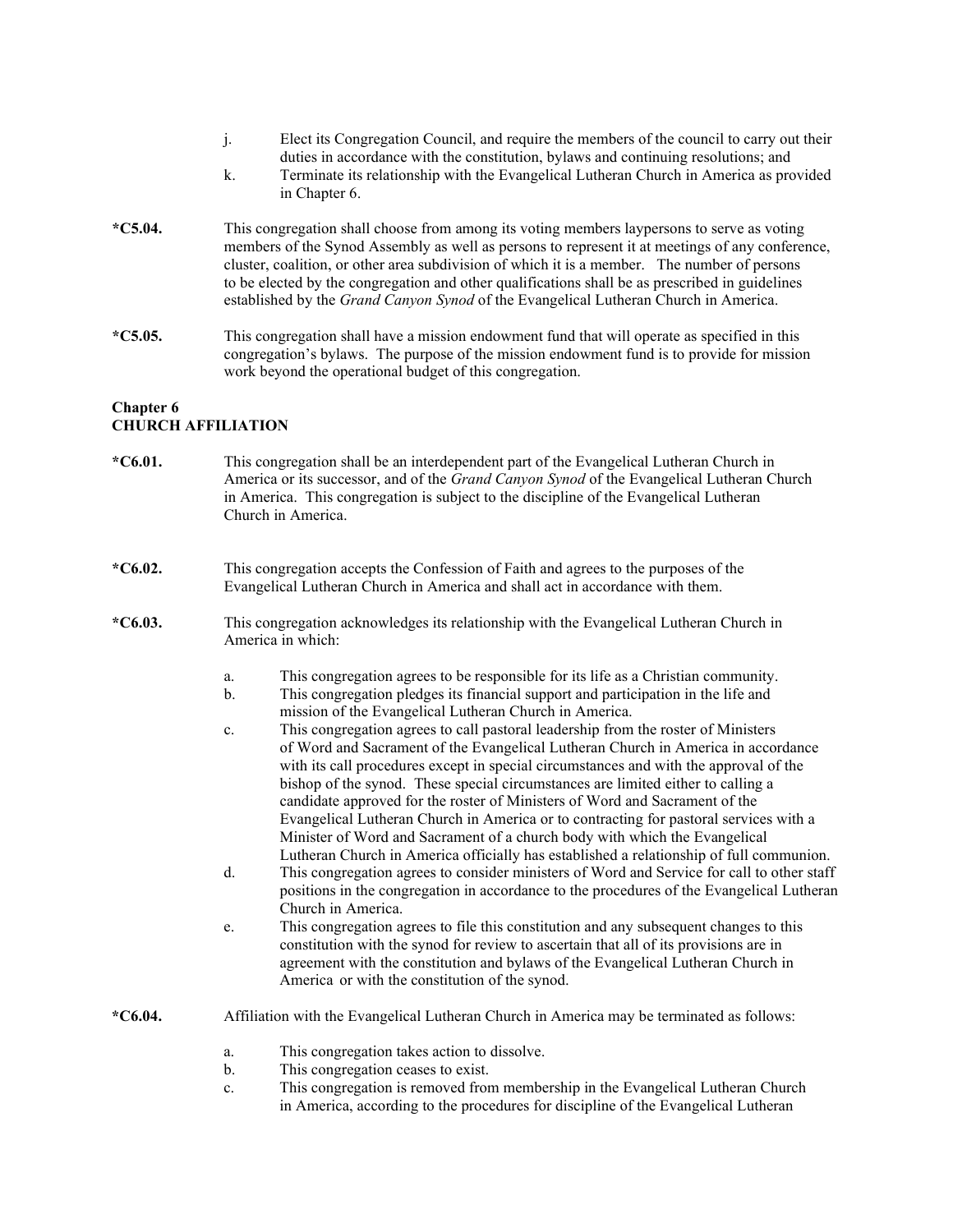Church in America.

- d. This congregation follows the procedures outlined in \*C6.05.
- **\*C6.05.** This congregation may terminate its relationship with the Evangelical Lutheran Church in America by the following procedure:
	- a. A resolution indicating the intent to terminate its relationship must be adopted at a legally called and conducted special meeting of this congregation by a two-thirds majority of the voting members present. Such meeting may be held no sooner than 30 days after written notice of the meeting is received by the bishop of the synod, during which time the congregation shall consult with the bishop and the bishop's designees, if any. The times and manner of the consultation shall be determined by the bishop in consultation with the Congregation Council. Unless he or she is a voting member of the congregation, the bishop and the bishop's designees, if any shall have voice but not vote at the meeting.
	- b. The secretary of this congregation shall submit a copy of the resolution to the bishop, attesting that the special meeting was legally called and conducted and certifying the outcome of the vote, and shall mail a copy of the resolution to voting members of the congregation. This notice shall be submitted within ten (10) days after the resolution has been adopted.
	- c. The bishop of the synod shall consult with this congregation during a period of at least ninety (90) days after receipt by the synod of the notice as specified in paragraph b. above.
	- d. If the congregation, after consultation, still desires to terminate its relationship, such action may be taken at a legally called and conducted special meeting by a two-thirds vote of the voting members present. Notice of the meeting shall be mailed to all voting members and to the bishop at least ten (10) days in advance of the meeting. Unless he or she is a voting member of the congregation, the bishop and the bishop's designees, if any, shall have voice but not vote at the meeting.
	- e. A copy of the resolution attesting that the special meeting was legally called and conducted and certifying the outcome of the vote, shall be sent to the bishop within 10 days after the resolution has been adopted, at which time the relationship between the congregation and the Evangelical Lutheran Church in America this church shall be terminated subject to paragraphs g., h., and i. below. Unless this notification to the bishop also certifies that the congregation has voted by a two-thirds vote to affiliate with another Lutheran denomination, the congregation will be conclusively presumed to be an independent or non-Lutheran church.
	- f. Notice of termination shall be forwarded by the bishop to the secretary of the ELCA, who shall report the termination to the Churchwide Assembly.
	- g. This congregation shall abide by these covenants by and among the three expressions of this church:
		- 1) Congregations seeking to terminate their relationship with this church which fail or refuse to comply with each of the foregoing provisions in \*C6.05 shall be required to receive Synod Council approval before terminating their membership in this church.
		- 2) Congregations which had been members of the Lutheran Church in America shall be required, in addition to complying with the foregoing provisions in \*C6.05, to receive synodical approval before terminating their membership in this church.
		- 3) Congregations established by the Evangelical Lutheran Church in America shall be required, in addition to complying with the foregoing provisions in \*C6.05, to satisfy all financial obligations to this church and receive Synod Council approval before terminating their membership in this church.
	- h. If this congregation fails to achieve the required two-thirds vote of voting members present at the congregation's first meeting as specified in paragraph a. above, another special meeting to consider termination of relationship with this church may be called no sooner than six months after the first meeting. If this congregation fails to achieve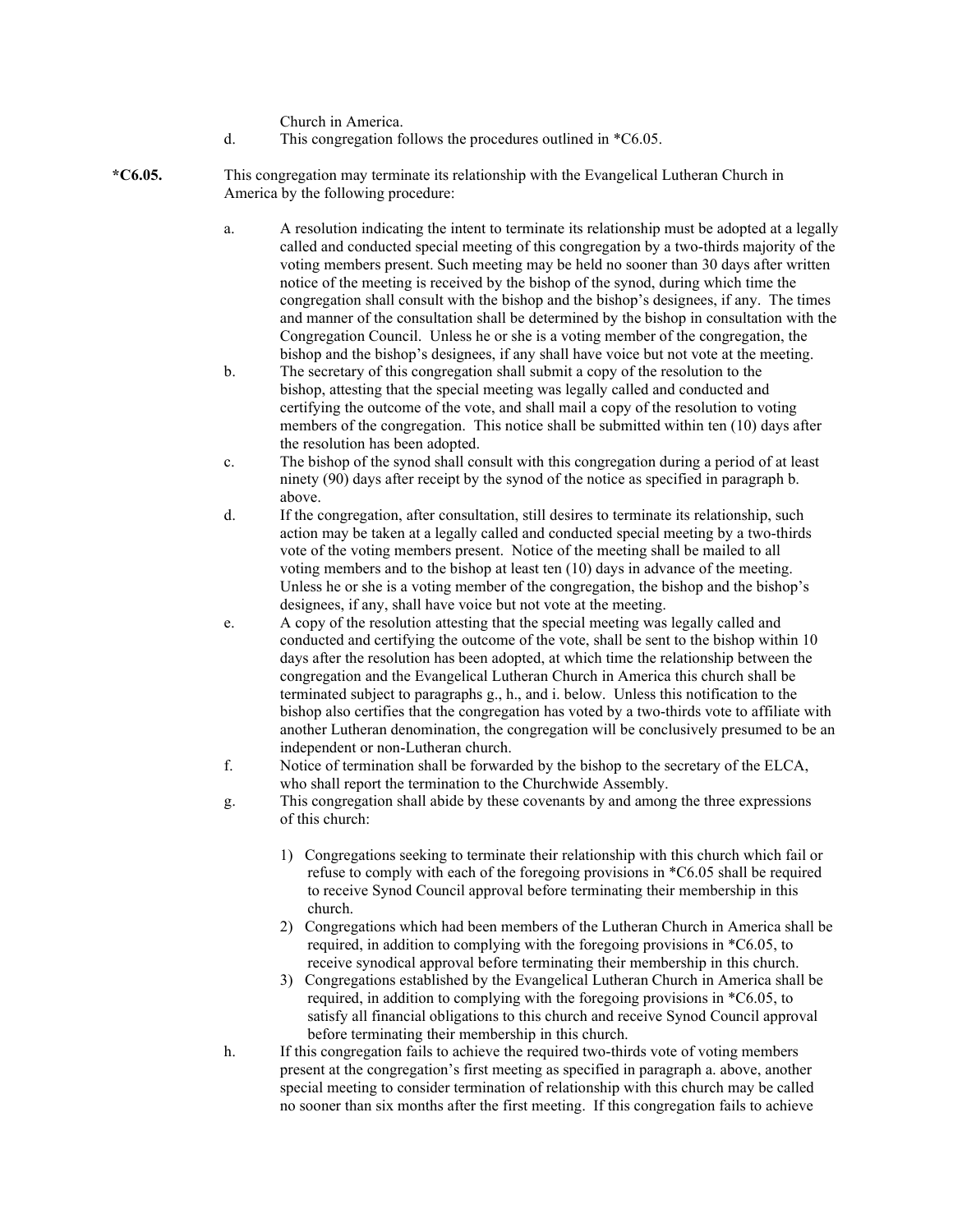the required two-thirds vote of voting members present at the congregation's second meeting as specified in paragraph d. above, another attempt to consider termination of relationship with this church must follow all requirements of \*C6.05 and may begin no sooner than six months after that second meeting. **\*C6.06.** If this congregation considers relocation, it shall confer with the bishop of the synod in which it is territorially located and the appropriate unit of the churchwide organization before any steps are taken leading to such action. The approval of the Synod Council shall be received before any such action is affected. **\*C6.07.** If this congregation considers developing an additional site to be used regularly for worship, it shall confer with the bishop of the synod in which it is territorially located and the appropriate unit of the churchwide organization before any steps are taken leading to such action.

## **Chapter 7 PROPERTY OWNERSHIP**

- **\*C7.01.** If this congregation ceases to exist title to undisposed property shall pass to the *Grand Canyon Synod* of the Evangelical Lutheran Church in America.
- **\*C7.02.** If this congregation is removed from membership in the Evangelical Lutheran Church in America according to its procedure for discipline, title to property shall continue to reside in this congregation.
- **\*C7.03.** If two-thirds of the voting members of this congregation present at a regularly called and conducted special meeting of this congregation vote to transfer to another Lutheran church body, title to property shall continue to reside in this congregation, provided the process for termination of relationship in \*C6.05 has been followed. Before this congregation takes actions to transfer to another Lutheran body, it shall consult with representatives of the *Grand Canyon* Synod.
- **\*C7.04.** If two-thirds of the voting members of this congregation present to a legally called and conducted special meeting of this congregation vote to become independent or relate to a non-Lutheran church body and have followed the process for termination of relationship in \*C6.05., title to property of this congregation shall continue to reside in this congregation only with the consent of the Synod Council. The Synod Council, after consultation with the congregation by the established synodical process may give approval to the request to become independent or to relate to a non-Lutheran church body, in which case title shall remain with the majority of this congregation. If the Synod Council fails to give such approval, title shall remain with those members who desire to continue as a congregation of the Evangelical Lutheran Church in America.
- **\*C7.05.** Notwithstanding the provisions of \*C7.02 and \*C7.03 above, where this congregation has received property from the synod pursuant to a deed or other instrument containing restrictions under provision 9.71.a. of the *Constitution, Bylaws, and Continuing Resolutions of the Evangelical Lutheran Church in America,* this congregation accepts such restrictions and:
	- a. Shall not transfer, encumber, mortgage, or in any way burden or impair any right, title, or interest in the property without prior approval of the Synod Council.
	- b. Shall upon written demand by the Synod Council, pursuant to \*S13.23. of the constitution of the *Grand Canyon Synod* – reconvey and transfer all right, title, and interest in the property to the synod.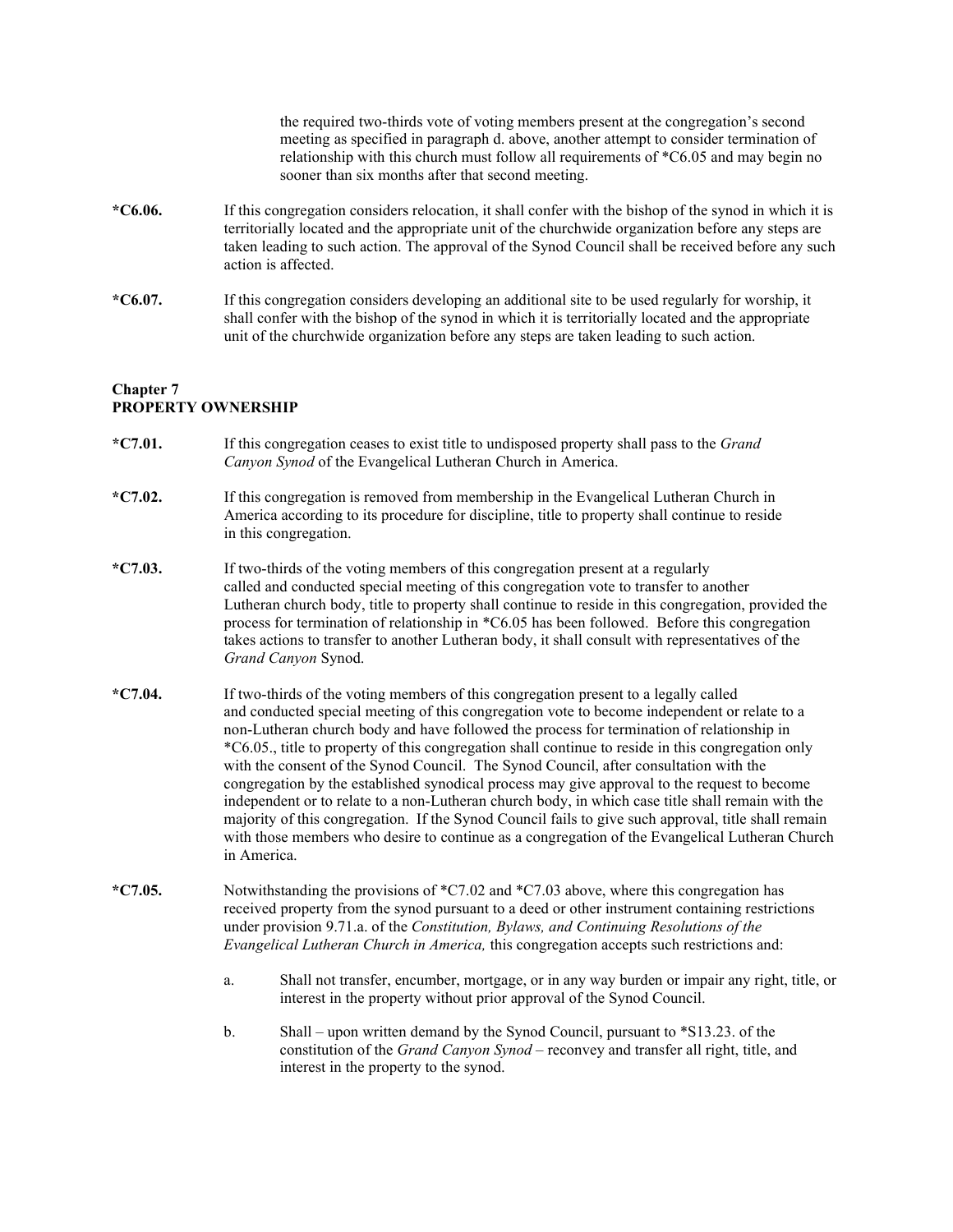### **Chapter 8 MEMBERSHIP**

- **\*C8.01.** Members of the congregation shall be those baptized persons on the roll of the congregation at the time that his constitution is adopted and those who are admitted thereafter and who have declared and maintain their membership in accordance with the provisions of this constitution and its bylaws.
- **\*C8.02.** Members shall be classified as follows:
	- a. "*Baptized* members<sup>2</sup> are those persons who have been received by the Sacrament of Holy Baptism in this congregation, or, having been previously baptized in the name of the Triune God, have been received by certificate of transfer from other Lutheran congregations or by affirmation of faith.
	- b. "*Confirmed* members<sup>2</sup> are baptized persons who have been confirmed in this congregation, those who have been received by adult baptism or by transfer as confirmed members from other Lutheran congregations, or baptized persons received by affirmation of faith.
	- c. "*Voting* members" are confirmed members. Such confirmed members, during the current or preceding calendar year, shall have communed in this congregation and shall have made a contribution of record to this congregation. Members of this congregation who have satisfied these basic standards shall have the privilege of voice and vote at every regular and special meeting of the congregation as well as other rights and privileges ascribed to voting members by the provisions of this constitution and its bylaws.
	- d. "*Associate* members" are persons holding membership in other Christian congregations who wish to retain such membership but desire to participate in the life and mission of this congregation. They have all the privileges and duties of membership except voting rights and eligibility for elected offices or membership on the council of this congregation.
	- e*. Seasonal* members are voting members of other ELCA congregations who wish to retain such membership but desire to participate in the life and mission of this congregation, including exercising limited voting rights in this congregation. The Congregation Council may grant seasonal membership to such persons provided that this congregation is a member of a synod where the Synod Council has approved seasonal member voting on its territory. Such seasonal members shall have all the privileges and duties of voting members except that:
		- 1) they shall not be eligible for elected office in, or for membership on the Congregation Council or on a call committee of this congregation;
		- 2) they shall not have the right to vote on any matter concerning or affecting the call or termination of call of any minister of this congregation;
		- 3) they shall not have the right to vote on any matter concerning or affecting the affiliation of the congregation with the ELCA;
		- 4) they shall not be eligible to serve as voting members from this congregation of the Synod Assembly or the Churchwide Assembly;
		- 5) they shall not, even if otherwise permitted by this congregation, vote by proxy or by absentee ballot; and
		- 6) they shall not, within any two calendar month period, exercise voting rights in this congregation and in the congregation where they remain voting members.
- **\*C8.03.** All applicants for confirmed membership shall be submitted to and shall require the approval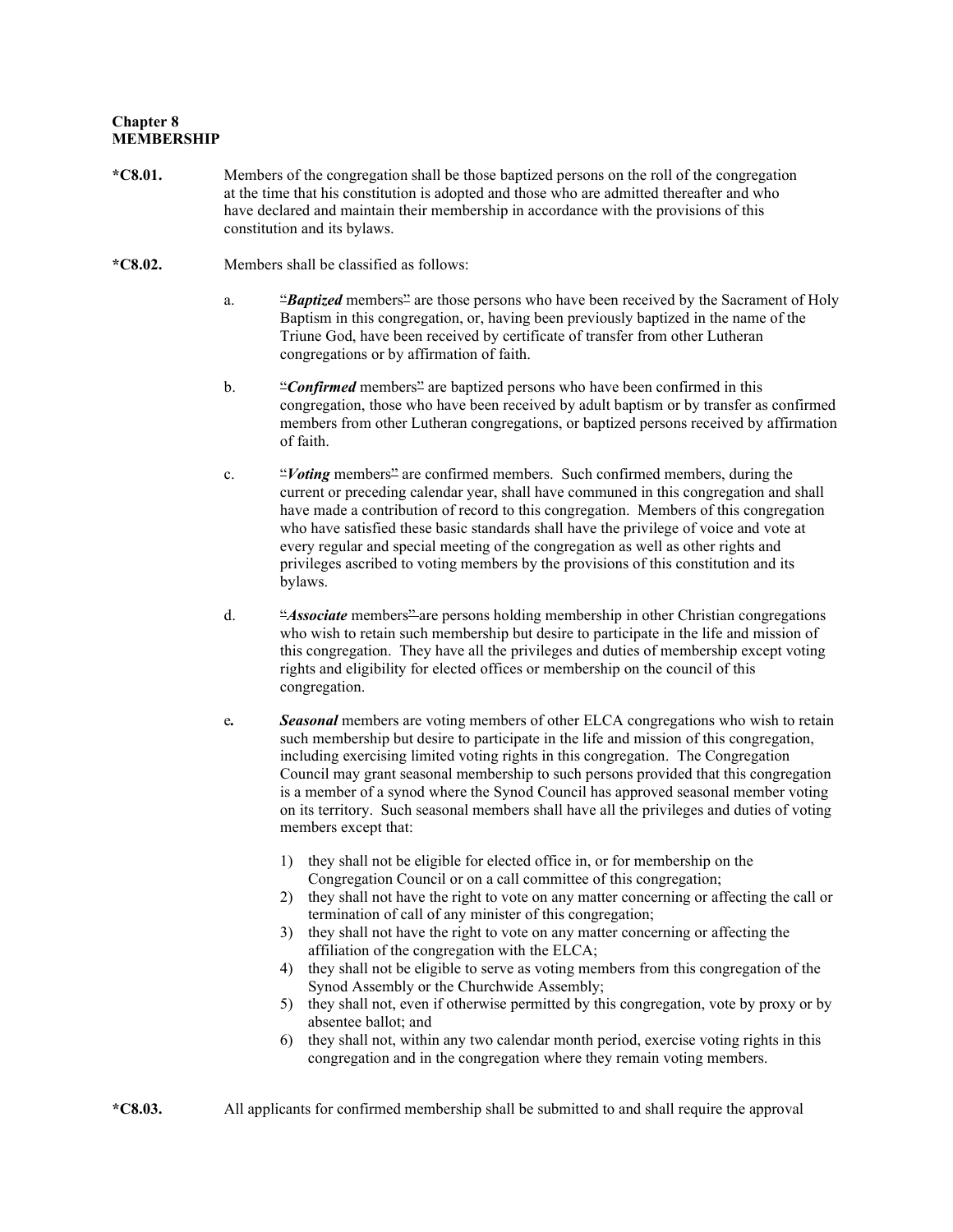of the Congregation Council.

- **\*C8.04.** It shall be the privilege and duty of members of this congregation to:
	- a. make regular use of the means of grace, both Word and sacraments
	- b. live a Christian life in accordance with the Word of God and the teaching of the Lutheran church; and
	- c. support the work of this congregation and of the Evangelical Lutheran Church in America through contributions of their time, abilities, and financial support as biblical stewards.
- **\*C8.05.** Membership in this congregation shall be terminated by any of the following:
	- a. death;
	- b. resignation;
	- c. transfer or release;
	- d. disciplinary action in accordance with ELCA constitutional provision 20.41. and the accompanying bylaws; or
	- e. removal from the roll due to inactivity in accordance with the provisions of this constitution and its bylaws.

Such persons who have been removed from the roll of members shall remain persons for whom the Church has a continuing pastoral concern.

## **Chapter 9 ROSTERED MINISTER**

- **\*C9.01.** Authority to call a pastor shall be (vested) in this congregation by at least a two-thirds vote of voting members present and voting at a meeting legally called for that purpose. Before a call is issued, the officers, or a committee elected by this congregation to recommend the call, shall seek the advice and help of the bishop of the synod.
- **\*C9.02.** Only a member of the roster of Ministers of Word and Sacrament of the Evangelical Lutheran Church in America or a candidate from the roster of Ministers of Word and Sacrament who has been recommended for the congregation by the synodical bishop may be called as a pastor of this congregation.
- **\*C9.03.** Consistent with the faith and practice of the Evangelical Lutheran Church in America,
	- a. Every Minister of Word and Sacrament shall:
		- 1) preach the Word;
		- 2) administer the sacraments;
		- 3) conduct public worship;
		- 4) provide pastoral care; and
		- 5) seek out and encourage qualified persons to prepare for the ministry of the Gospel;
		- 6) impart knowledge of this church and its wider ministry through distribution of its communications and publications;
		- 7) witness to the Kingdom of God in the community, in the nation, and abroad, and
		- 8) speak publicly to the world in solidarity with the poor and oppressed, calling for justice and proclaiming God's love for the world.
	- b. each pastor with a congregational call shall, within the congregation:
		- 1) offer instruction, confirm, marry, visit the sick and distressed, and bury the dead;
		- 2) relate to all schools and organizations of the congregation;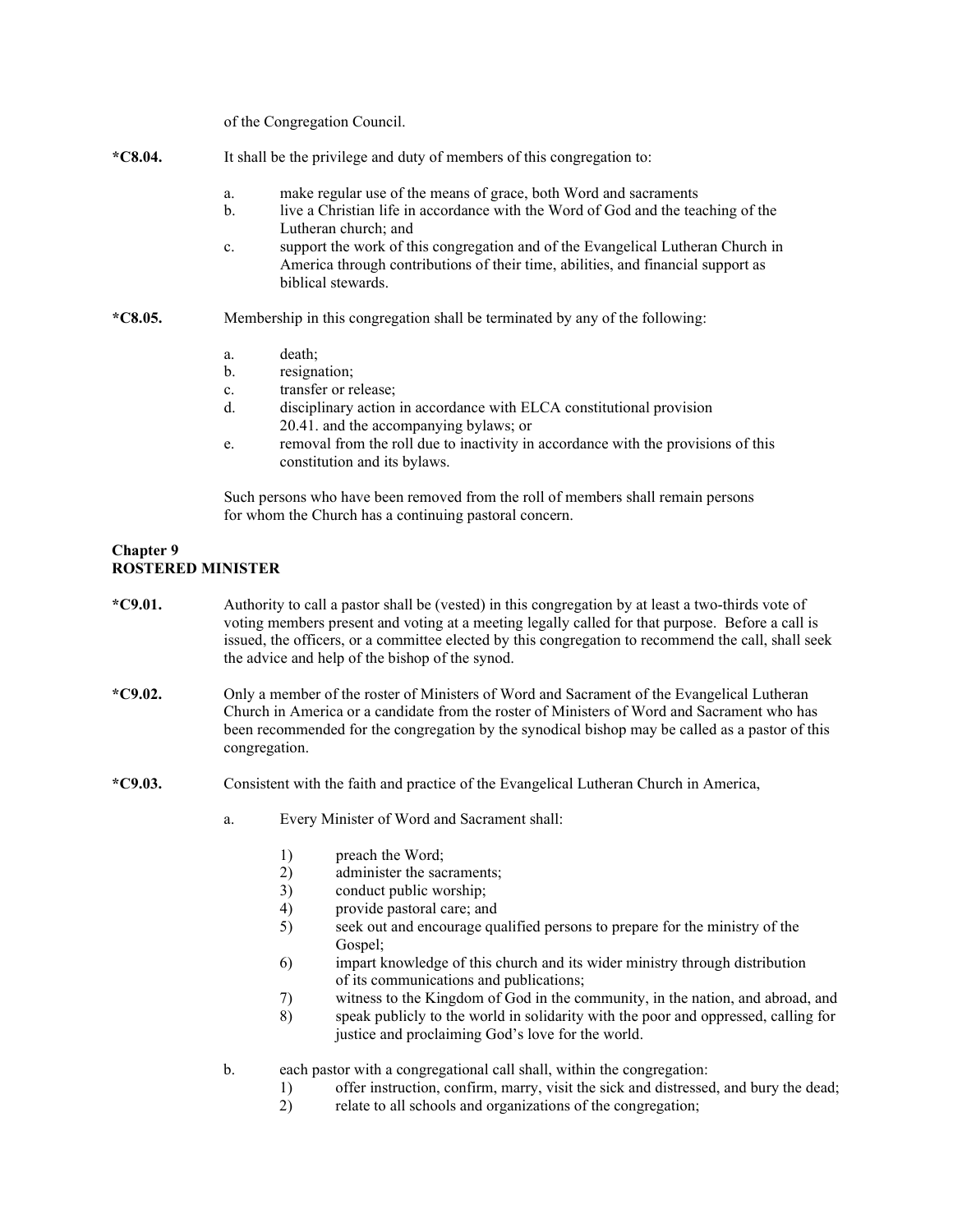- 3) install regularly elected members of the Congregation Council;
- 4) with the council, administer discipline; and
- 5) endeavor to increase the support given by the congregation to the work of the ELCA churchwide organization and of the *Grand Canyon* Synod of the ELCA.

**\*C9.04.** The specific duties of the pastor, compensation, and other matters pertaining to the service of the pastor shall be included in a letter of call, which shall be attested by the bishop of the synod.

**\*C9.05.** The provisions for termination of the mutual relationship between a minister of Word and Sacrament and this congregation shall be as follows:

> a. The call of this congregation, when accepted by a pastor, shall constitute a continuing mutual relationship and commitment, which shall be terminated only by death or, following consultation with the synodical bishop, for the following reasons:

- 1) mutual agreement to terminate the call or completion of a call for a specific term;
- 2) resignation of the pastor; which shall become effective, unless otherwise agreed no later than thirty (30) days after the date on which it was submitted;
- 3) inability to conduct the pastoral office effectively in the congregation in view of local conditions, character of the pastor;
- 4) physical disability or mental incapacity of the pastor;
- 5) suspension of the pastor through discipline for more than three months;
- 6) resignation or removal of the pastor from the roster of Ministers of Word and Sacrament of this church;
- 7) termination of the relationship between this church and the congregation;
- 8) dissolution of the congregation or the termination of a parish arrangement; or
- 9) suspension of the congregation through discipline for more than six months.
- b. when allegations of physical disability or mental incapacity of the pastor under paragraph a.4) above, or ineffective conduct of the pastoral office under paragraph a.3) above have come to the attention of the bishop of this synod,
	- 1) the bishop in his or her sole discretion may investigate such conditions personally together with a committee of two ordained ministers and one layperson, or
	- 2) when such allegations have been brought to the synod's attention by an official recitation of allegations by the Congregation Council or by a petition signed by at least one-third of the voting members of the congregation, the bishop personally shall investigate such conditions together with a committee of two rostered ministers and one layperson.
- c. In case of alleged physical or mental incapacity under paragraph a.4) above, the bishop's committee shall obtain and document competent medical opinion concerning the pastor's condition. When a disability or incapacity is evident to the committee, the bishop of this synod may declare the pastorate vacant. When the pastorate is declared vacant, the Synod Council shall list the pastor on the roster of Ministers of Word and Sacrament as disabled. Upon removal of the disability and the restoration of the pastor to health, the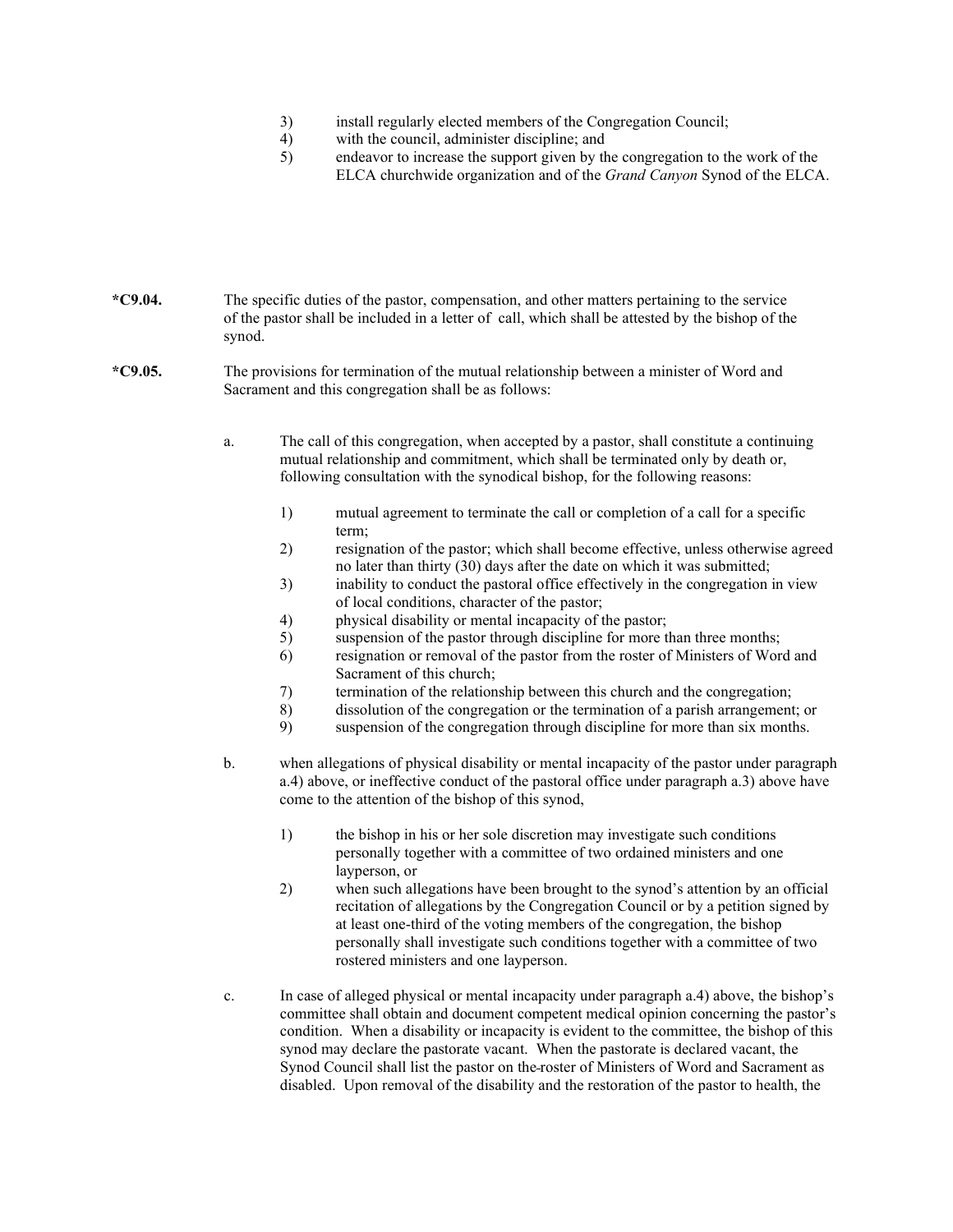bishop shall take steps to enable the pastor to resume the ministry, either in the congregation last served or in another appropriate call.

- d. In the case of alleged local difficulties that imperil the effective functioning of the congregation under paragraph a.3) above, the bishop's committee shall endeavor to hear from all concerned persons, after which the bishop together with the committee shall present their recommendations first to the pastor and then to the congregation. The recommendations of the bishop's committee must address whether the pastor's call should come to an end and, if so, may suggest appropriate severance arrangements. The committee may also propose other actions that should be undertaken by the congregation and by the pastor, if appropriate. If the pastor and congregation agree to carry out such recommendations, no further action need be taken by the synod.
- e. If either party fails to assent to the recommendations of the bishop's committee concerning the pastor's call, the congregation may dismiss the pastor only at a legally called meeting after consultation with the bishop, either (a) by a two-thirds vote of the voting members present and voting where the bishop and committee did not recommend termination of the call, or (b) by a majority vote of the voting members present and voting where the bishop and the committee recommended termination of the call.
- f. If, in the course of proceedings described in paragraph c. or paragraph d, above, the bishop's committee concludes that there may be grounds for discipline, the committee shall make recommendations concerning disciplinary action in accordance with the provisions of this church's constitution, bylaws, and continuing resolutions.
- **\*C9.06.** At a time of pastoral vacancy, an interim pastor shall be appointed by the bishop of the synod with the consent of this congregation or the Congregation Council.
- **\*C9.07.** During the period of service, an interim pastor shall have the rights and duties in the congregation of a regularly called pastor and may delegate the same in part to a supply pastor with the consent of the bishop of the synod and this congregation or Congregation Council. The interim pastor and any rostered pastor providing assistance shall refrain from exerting influence in the selection of a pastor. Unless previously agreed upon by the Synod Council, an interim pastor is not available for a regular call to the congregation served.
- **\*C9.08.** This congregation shall make satisfactory settlement of all financial obligations to a former pastor before calling a successor. A pastor shall make satisfactory settlement of all financial obligations to this congregation before beginning service in a call to another congregation or employment in another ministry setting related to the Evangelical Lutheran Church in America.
- **\*C9.09.** When a pastor is called to serve in company with another pastor or pastors, the privileges and responsibilities of each pastor shall be specified in documents to accompany the call and to be drafted in consultation with the pastors, the Congregation Council, and the bishop of the synod. As occasion requires, the documents may be revised through a similar consultation.
- **\*C9.11.** With the approval of the bishop of the synod the congregation may depart from \*C9.05.a. and call a pastor for a specific term. Details of such calls shall be in writing setting forth the purpose and conditions involved. Prior to the completion of a term, the bishop or a designated representative of the bishop shall meet with the pastor and representatives of the congregation for a review of the call. Such a call may also be terminated before its expiration in accordance with the provisions of C9.05.a
- **\*C9.12**. The pastor of this congregation:
	- a. shall keep accurate parochial records of baptism, confirmation, marriages, burials, communicants, members received, members dismissed, or members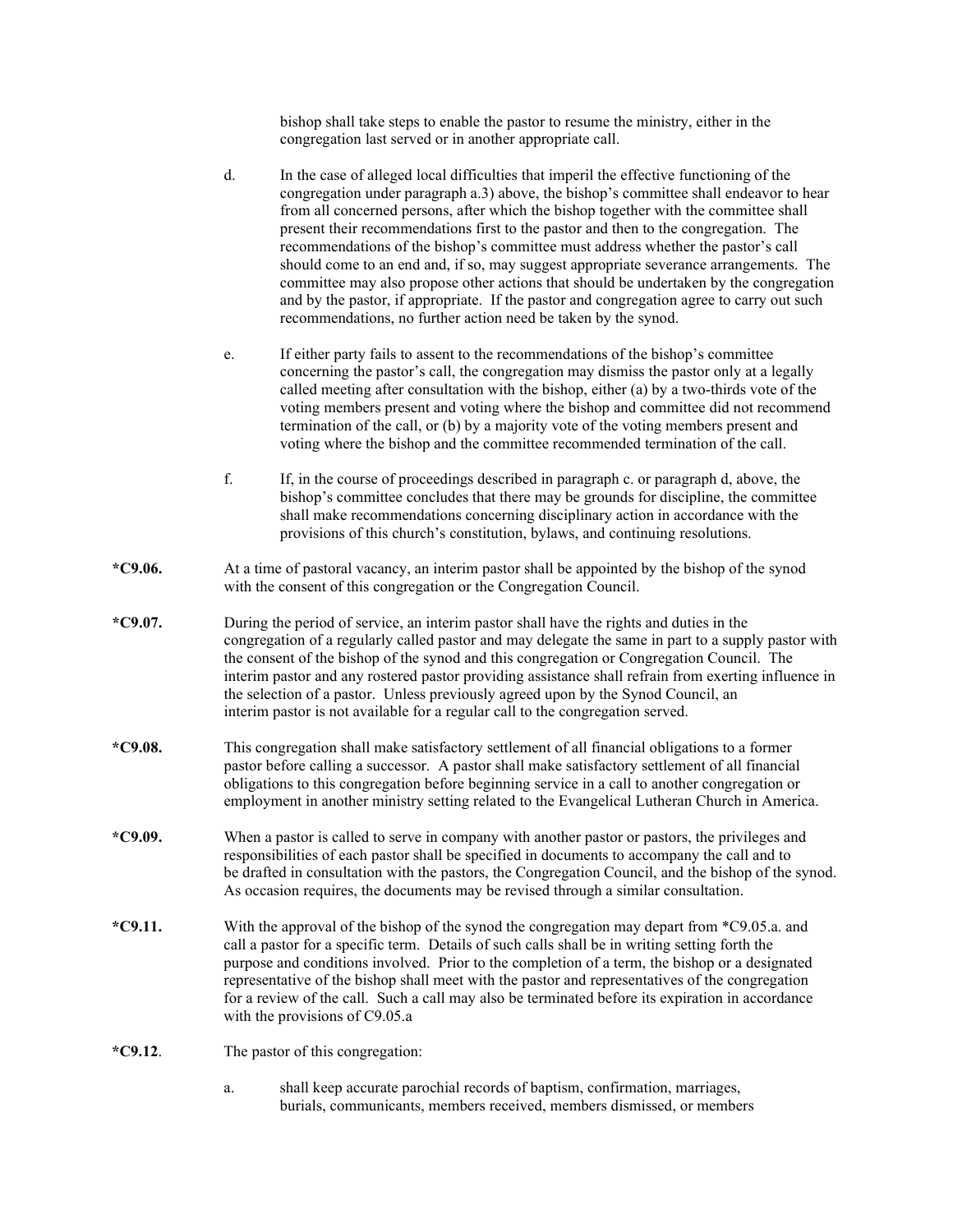|           | excluded from the congregation.<br>shall submit a summary of such statistics annually to the synod, and<br>b.<br>shall become a member of this congregation upon receipt and acceptance of the<br>c.<br>letter of call. In a parish of multiple congregations, the pastor shall hold membership<br>in one of the congregations.                                                                                                                                                                      |  |
|-----------|------------------------------------------------------------------------------------------------------------------------------------------------------------------------------------------------------------------------------------------------------------------------------------------------------------------------------------------------------------------------------------------------------------------------------------------------------------------------------------------------------|--|
| $*C9.13.$ | The pastor(s) shall submit a report of his or her ministry to the bishop of the synod at least<br>90 days prior to each regular meeting of the Synod Assembly.                                                                                                                                                                                                                                                                                                                                       |  |
| $*C9.14.$ | The parochial records of this congregation shall be maintained by the pastor and shall remain<br>the property of the congregation. The secretary of this congregation shall attest in writing to<br>the bishop of the synod that such records have been placed in his or her hands in good order by<br>a departing pastor before the installation of the pastor in another field of labor or the granting<br>by the synod of retired status to the pastor.                                           |  |
| $*C9.15.$ | Under special circumstances, subject to the approval of the synodical bishop and the concurrence<br>of this congregation, a minister of Word and Sacrament of a church body with which the<br>Evangelical Lutheran Church in America officially has established a relationship of full<br>communion may serve temporarily as pastor of this congregation under a contract between the<br>congregation and the pastor in a form proposed by the synodical bishop and approval of the<br>congregation. |  |
| $*C9.21.$ | Authority to call as minister of Word and Service shall be in this congregation by at least a<br>two-thirds of voting members present and voting at a meeting legally called for that purpose.<br>Before a call is issued, the officers, or a committee elected by this congregation to recommend<br>the call, shall seek advice and help of the bishop of the synod.                                                                                                                                |  |
| $*C9.22.$ | Only a member of the roster of Ministers of Word and Service for the Evangelical Lutheran<br>Church in America or a candidate for the roster of Ministers of Word and Service who has been<br>recommended for this congregation by the synodical bishop may be called as a deacon<br>of this congregation.                                                                                                                                                                                           |  |
| $*C9.23.$ | Consistent with the faith and practice of the Evangelical Lutheran Church in America, every<br>minister of Word and Service shall:                                                                                                                                                                                                                                                                                                                                                                   |  |
|           | Be rooted in the Word of God, for proclamation and service;<br>a.<br>Advocate a prophetic diakonia that commits itself to risk-taking and innovative<br>b.<br>service on the frontiers of the Church's outreach, giving particular attention to the<br>suffering places in God's world;                                                                                                                                                                                                              |  |
|           | Speak publicly to the world in solidarity with the poor and oppressed, calling for<br>c.<br>justice and proclaiming God's love for the world, witnessing to the realm of<br>God in the community, the nation, and abroad;                                                                                                                                                                                                                                                                            |  |
|           | d.<br>Equip the baptized for ministry in God's world that affirms the gifts of all people;<br>Encourage mutual relationships that invite participation and accompaniment of<br>e.<br>others in God's mission;                                                                                                                                                                                                                                                                                        |  |
|           | f.<br>practice stewardship that respects God's gift of time, talents, and resources;                                                                                                                                                                                                                                                                                                                                                                                                                 |  |
|           | Be grounded in the gathered community for ongoing diaconal formation;<br>g.                                                                                                                                                                                                                                                                                                                                                                                                                          |  |
|           | Share knowledge of the ELCA and its wider ministry of the gospel and advocate<br>h.<br>for the work of all expressions of this church; and                                                                                                                                                                                                                                                                                                                                                           |  |
|           | $\mathbf i.$<br>Identify and encourage qualified persons to prepare for ministry of the Gospel.                                                                                                                                                                                                                                                                                                                                                                                                      |  |
| $*9.24.$  | The specific duties of the deacon, compensation, and other matters pertaining to the service of<br>the deacon shall be included in a letter of call, which shall be attested by the bishop of the<br>synod.                                                                                                                                                                                                                                                                                          |  |
| $*9.25.$  | The provisions for termination of the mutual relationship between a minister of Word and                                                                                                                                                                                                                                                                                                                                                                                                             |  |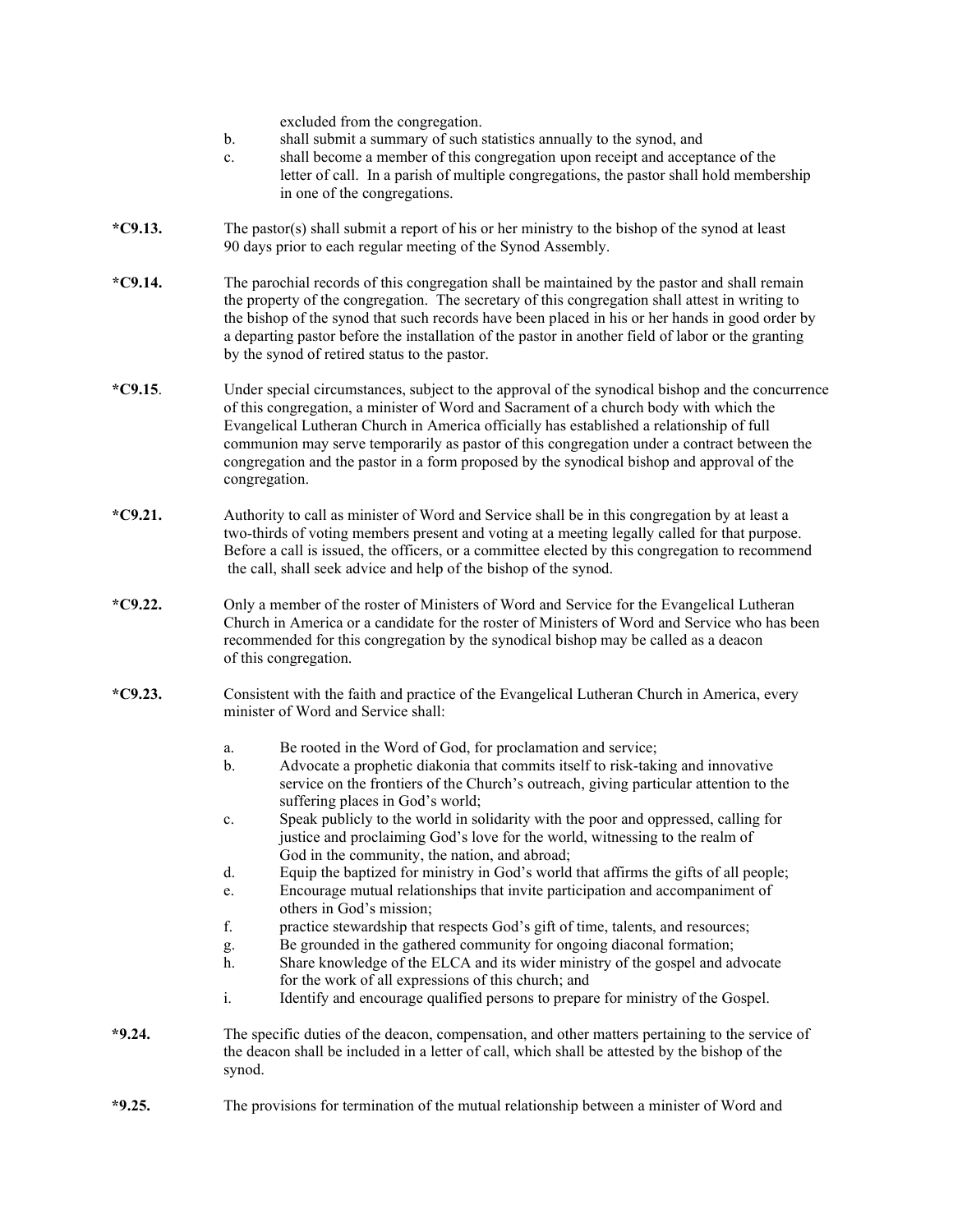Sacrament and a congregation shall be as follows:

- a. The call of a congregation, when accepted by a deacon, shall constitute a continuing mutual relationship and commitment, which shall be terminated only by death, or following consultation with the synodical bishop, for the following reasons:
	- 1) mutual agreement to terminate the call or completion of a call for a specific term;
	- 2) resignation of the deacon, which shall become effective, unless otherwise agreed, no later than 30 days after the date on which it was submitted;
	- 3) inability to conduct the ministry of Word and Service effectively in this congregation in view of local conditions;
	- 4) physical disability or mental incapacity of the deacon;
	- 5) suspension of the deacon through discipline for more than three months;
	- 6) resignation or removal of the deacon from the roster of Ministers of Word and Service of this church;
	- 7) termination of the relationship between this church and this congregation;
	- 8) dissolution of this congregation or the termination of a parish arrangement, or
	- 9) suspension of this congregation through discipline for more than six months.
- b. When allegations of physical disability or mental incapacity of the deacon under paragraph a.4) above, or ineffective conduct of the office of Minister of Word and Service under paragraph a.3) above, have come to the attention of the bishop of the synod,
	- 1) the bishop in his or her sole discretion may investigate such conditions personally together with a committee of two rostered ministers and one layperson, or
	- 2) when such allegations have been brought to the synod's attention by an official recital of allegations by the Congregation Council or by a petition signed by at least one-third of the voting members of this congregation, the bishop personally shall investigate such conditions together with a committee of two rostered ministers and one layperson.
- c. In case of alleged physical disability or mental incapacity under paragraph a.4) above, the bishop's committee shall obtain and document competent medical opinion concerning the deacon's condition. When a disability or incapacity is evident to the committee, the bishop of this synod may declare the position vacant. When the position is declared vacant, the Synod Council shall list the deacon on the roster of Ministers of Word and Service as disabled. Upon removal of the disability and the restoration of the deacon to health, the bishop shall take steps to enable the deacon to resume the ministry, either in the congregation last served or in another appropriate call.
- d. In the case of alleged local difficulties that imperil the effective functioning of this congregation under paragraph a.3) above, the bishop's committee shall endeavor to hear from all concerned persons, after which the bishop together with the committee shall present their recommendations first to the deacon and then to his congregation. The recommendations of the bishop's committee must address whether the deacon's call should come to an end and, if so, may suggest appropriate severance arrangements. The committee may also propose other actions that should be undertaken by this congregation and by the deacon, if appropriate. If the deacon and congregation agree to carry out such recommendations, no further action need be taken by the synod.
- e. If either party fails to assent to the recommendations of the bishop's committee concerning the deacon 's call, the congregation may dismiss the deacon only at a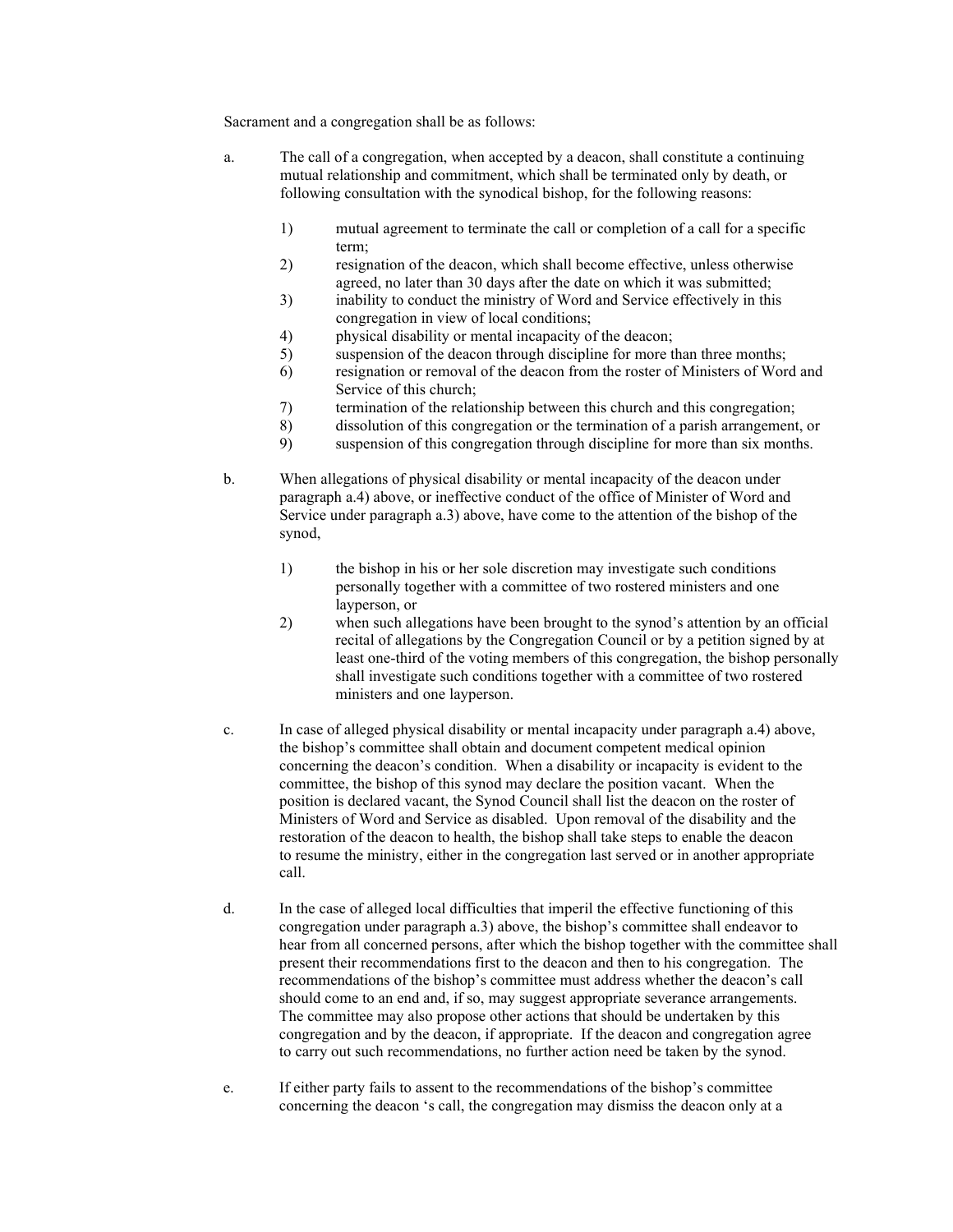|                                            |                                                                                                                                                                                                                                                                                                                                                                                                                                                                                                                       | legally called meeting after consultation with the bishop, either (a) by a two-thirds<br>vote of the voting members present and voting where the bishop and committee<br>did not recommend termination of the call, or (b) by a majority vote of the voting<br>members present and voting where the bishop and the committee recommended<br>termination of the call.                                                                                                                                                                        |  |
|--------------------------------------------|-----------------------------------------------------------------------------------------------------------------------------------------------------------------------------------------------------------------------------------------------------------------------------------------------------------------------------------------------------------------------------------------------------------------------------------------------------------------------------------------------------------------------|---------------------------------------------------------------------------------------------------------------------------------------------------------------------------------------------------------------------------------------------------------------------------------------------------------------------------------------------------------------------------------------------------------------------------------------------------------------------------------------------------------------------------------------------|--|
|                                            | f.                                                                                                                                                                                                                                                                                                                                                                                                                                                                                                                    | If, in the course of proceedings described in paragraph c. or paragraph d, above, the<br>bishop's committee concludes that there may be grounds for discipline, the committee<br>shall make recommendations concerning disciplinary action in accordance with the<br>provisions of this church's constitution, bylaws, and continuing resolutions.                                                                                                                                                                                          |  |
| $*C9.26.$                                  | before:                                                                                                                                                                                                                                                                                                                                                                                                                                                                                                               | The deacon shall make satisfactory settlement of all financial obligations to a former congregation                                                                                                                                                                                                                                                                                                                                                                                                                                         |  |
|                                            | a.<br>$\mathbf{b}$ .                                                                                                                                                                                                                                                                                                                                                                                                                                                                                                  | Installation in another field of labor, or<br>the issuance of a certificate of dismissal or transfer.                                                                                                                                                                                                                                                                                                                                                                                                                                       |  |
| $*C9.27.$                                  |                                                                                                                                                                                                                                                                                                                                                                                                                                                                                                                       | When a deacon is called to serve in company with another rostered minister or other rostered<br>ministers, the privileges and responsibilities of each rostered minister shall be specified in<br>documents to accompany the call and to be drafted in consultation involving the rostered<br>ministers, the Congregation Council, and the bishop of the synod. As occasion requires, the<br>documents may be revised through a similar consultation.                                                                                       |  |
| $*C9.28.$                                  |                                                                                                                                                                                                                                                                                                                                                                                                                                                                                                                       | With the approval of the bishop of the synod, this congregation may depart from *C9.25.a. and<br>call a deacon for a specific term. Details of such calls shall be in writing setting forth the<br>purpose and conditions involved. Prior to the completion of a term, the bishop or designated<br>representative of the bishop shall meet with the deacon and representatives of this congregation<br>for a review of the call. Such a call may also be terminated before its expiration in accordance<br>with the provisions of *C9.25.a. |  |
| $*C9.29.$                                  | The deacon shall become a member of this congregation upon receipt and acceptance of the<br>letter of call. In a parish of multiple congregations, the deacon shall hold membership in one<br>of the congregations.                                                                                                                                                                                                                                                                                                   |                                                                                                                                                                                                                                                                                                                                                                                                                                                                                                                                             |  |
| $*C9.31.$                                  | The deacon(s) shall submit a report of his or her ministry to the bishop of the synod at least<br>90 days prior to each regular meeting of the Synod Assembly.                                                                                                                                                                                                                                                                                                                                                        |                                                                                                                                                                                                                                                                                                                                                                                                                                                                                                                                             |  |
| Chapter 10.<br><b>CONGREGATION MEETING</b> |                                                                                                                                                                                                                                                                                                                                                                                                                                                                                                                       |                                                                                                                                                                                                                                                                                                                                                                                                                                                                                                                                             |  |
| C10.01.                                    |                                                                                                                                                                                                                                                                                                                                                                                                                                                                                                                       | The annual meeting of this congregation shall be held at a time specified in the bylaws.                                                                                                                                                                                                                                                                                                                                                                                                                                                    |  |
| C10.02.                                    | A special Congregation Meeting may be called by the senior pastor, the council, or the president<br>of this congregation, and shall be called by the president of the congregation upon the written<br>request of ten percent $(10\%)$ of the voting members. The president of the Congregation Council<br>shall call a special meeting upon request of the synodical bishop. The call for each special<br>meeting shall specify the purpose for which it is to be held and no other business shall be<br>transacted. |                                                                                                                                                                                                                                                                                                                                                                                                                                                                                                                                             |  |
| C10.03.                                    |                                                                                                                                                                                                                                                                                                                                                                                                                                                                                                                       | Notice of all meetings of this congregation shall be given at the services of worship on the<br>preceding two (2) Sundays and by mail or electronic means, as permitted by state law, to all voting<br>members at least ten $(10)$ days in advance of the date of the meeting.                                                                                                                                                                                                                                                              |  |

- **C10.04.** Ten percent (10%) of the voting members shall constitute a quorum.
- **C10.05.** Voting by proxy or by absentee ballot shall not be permitted.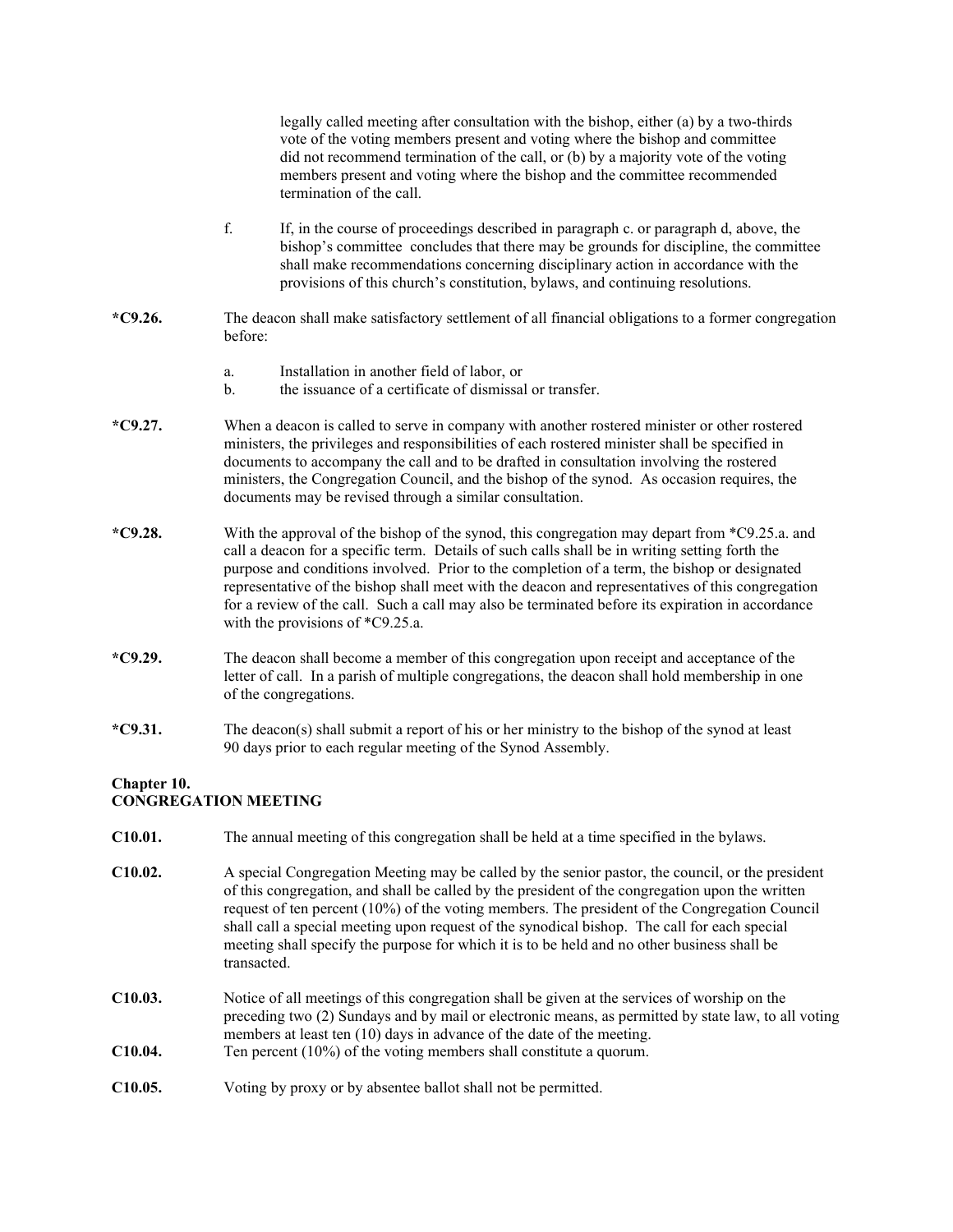- **C10.06.** All actions approved by the congregation shall be majority vote of those voting members present and voting, except as otherwise provided in this constitution or state law.
- **C10.07.** *Robert's Rules of Order,* latest edition, shall govern parliamentary procedure of all meetings of this congregation.

#### **Chapter 11. OFFICERS**

- **C11.01** The officers of this congregation shall be: president, vice-president, and secretary and treasurer.
	- a. Duties of the officers shall be specified in the bylaws.
	- b. The officers shall be voting members of the congregation.
	- c. Officers of this congregation shall serve similar offices of the Congregation Council and shall be voting members of the Congregation Council.
	- d. If the Congregation Council elects its officers, the president, vice-president, and secretary shall be selected from the elected membership of the Congregation Council. [If the treasurer is not selected from the elected membership of the Congregation Council, the treasurer shall have voice but not vote at the meetings of the Congregation Council.]
- **C11.02.** The council shall elect its officers and they shall be officers of the congregation. The officers shall be elected by written ballot and shall serve for one year or until their successors are elected. Their terms shall begin at the end of the annual meeting at which they are elected.
- **C11.03.** No officer shall hold more than one office at a time. No elected officer shall be eligible to serve more than two consecutive terms in the same office.

## **Chapter 12 CONGREGATION COUNCIL**

| C12.01. | The voting membership of the Congregation Council shall consist of the pastor(s)[, the officers of<br>the congregation] and not less than six $(6)$ or more than eighteen (18) members of the<br>congregation, at least one of which shall be a youth and at least one of whom shall be a young<br>adult. Any voting member of the congregation may be elected, subject only to the limitation on<br>the length of continuous service permitted in that office. A member's place on the council shall be<br>declared vacant if the member a) ceases to be a voting member of this congregation or b) is absent<br>for four (4) consecutive regular meetings of the Congregation Council without cause. Consistent<br>with the laws of the state in which this congregation is incorporated, the congregation may adopt<br>procedures for the removal of a member of the Congregation Council in other circumstances. |
|---------|----------------------------------------------------------------------------------------------------------------------------------------------------------------------------------------------------------------------------------------------------------------------------------------------------------------------------------------------------------------------------------------------------------------------------------------------------------------------------------------------------------------------------------------------------------------------------------------------------------------------------------------------------------------------------------------------------------------------------------------------------------------------------------------------------------------------------------------------------------------------------------------------------------------------|
| C12.02. | The members of the congregation Council except the pastor(s) shall be elected by written<br>ballot to serve for not more than two (2) years or until their successors are elected. Such<br>members shall be eligible to serve no more than two (2) full terms consecutively. Their terms<br>shall begin at the close of the annual meeting at which they are elected.                                                                                                                                                                                                                                                                                                                                                                                                                                                                                                                                                |
| C12.03. | Should a member's place on the council be declared vacant, the Congregation Council shall elect,<br>by majority vote, a successor until the next annual meeting.                                                                                                                                                                                                                                                                                                                                                                                                                                                                                                                                                                                                                                                                                                                                                     |
| C12.04. | The Congregation Council shall have general oversight of the life and activities of this<br>congregation, and in particular its worship life, to the end that everything be done in accordance<br>with the Word of God and the faith and practice of the Evangelical Lutheran Church in America.<br>The duties of the Congregation Council shall include the following:                                                                                                                                                                                                                                                                                                                                                                                                                                                                                                                                              |

a. To lead this congregation in stating its mission, to do long-range planning, to set goals and priorities, and to evaluate its activities in light of its mission and goals.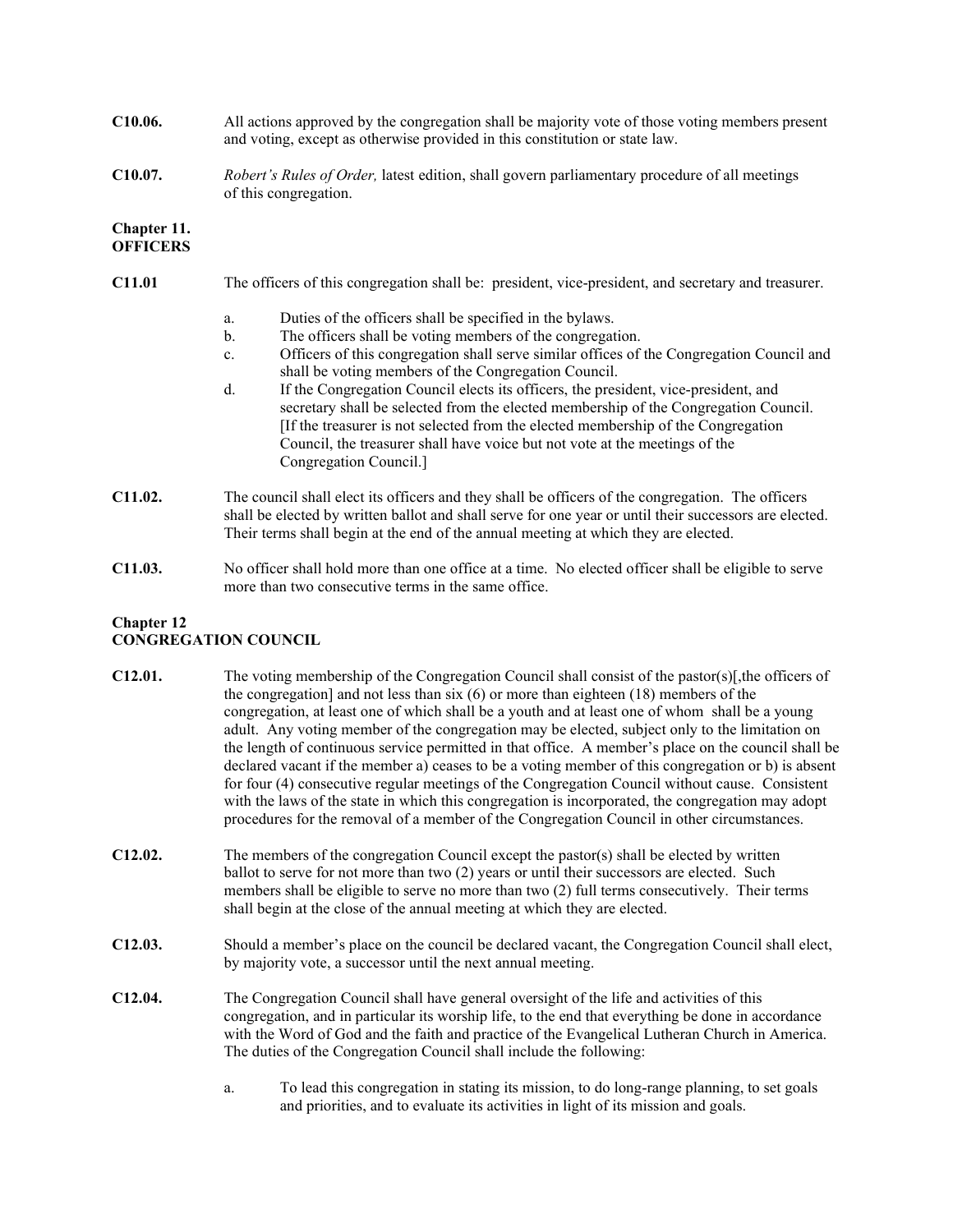- b. To seek to involve all members of this congregation in worship, learning, witness, service and support.
- c. To oversee and provide for the administration of this congregation to enable it to fulfill its functions and perform its mission.
- d. To maintain supportive relationships with the rostered minister(s) and staff and help them annually to evaluate the fulfillment of their calling, or employment.
- e. To be examples individually and corporately of the style of life and ministry expected of all baptized persons.
- f. To promote a congregational climate of peace and good will and, as differences and conflicts arise, to endeavor to foster mutual understanding.
- g. To arrange for pastoral service during the sickness or absence of the pastor.
- h. To emphasize partnership with the synod and church wide units of the Evangelical Lutheran Church in America as well as cooperation with other congregations, both Lutheran and non-Lutheran, subject to established policies of the synod and the Evangelical Lutheran Church in America.
- i. To recommend and encourage the use of program resources produced or approved by the Evangelical Lutheran Church in America.
- j. To seek out and encourage qualified persons to prepare for the ministry of the Gospel.

**C12.05.** The Congregation Council shall be responsible for the financial and property matters of this congregation.

- a. The Congregation Council shall be the board of trustees of this congregation, and as such shall be responsible for maintaining and protecting its property and managing its business and fiscal affairs. It shall have the powers and be subject to the obligations that pertain to such boards under the laws of the State of Arizona, except as otherwise provided herein.
- b. The council shall not have the authority to buy, sell, or encumber real property unless specifically authorized to do so by a two-thirds (2/3) majority vote of those present at a legally called meeting of the congregation.
- c. The Congregation Council may enter into contracts of up to \$2500.00 for items not included in the budget.
- d. The Congregation Council shall prepare an annual budget for adoption by this congregation, shall supervise the expenditure of funds in accordance therewith following its adoption, and may incur obligations of more than \$25,00.00 in excess of the anticipated receipts only after approval by Congregation Meeting. The budget shall include this congregation's full indicated share in support of the wider ministry being carried on in partnership with the synod and church wide organization.
- e. The Congregation Council shall ascertain that the financial affairs of the congregation are being conducted efficiently, giving particular attention to the prompt payment of all obligations and to the regular forwarding of benevolence monies to the synodical treasurer.
- f. The Congregation Council shall be responsible for this congregation's investments and its total insurance program.
- **C12.06.** The Congregation Council shall see that the provisions of this constitution and its bylaws are carried out.
- **C12.07.** The Congregation Council shall provide for an annual review of the membership roster.
- **C12.08.** The Congregation Council shall be responsible for the employment and supervision of the staff of this congregation. Nothing in this provision shall be deemed to affect the congregation's responsibility for the call, terms of call, or termination of call of any employees who are on the roster of this church.
- **C12.09.** The Congregation Council shall submit a comprehensive report to this congregation at the annual meeting.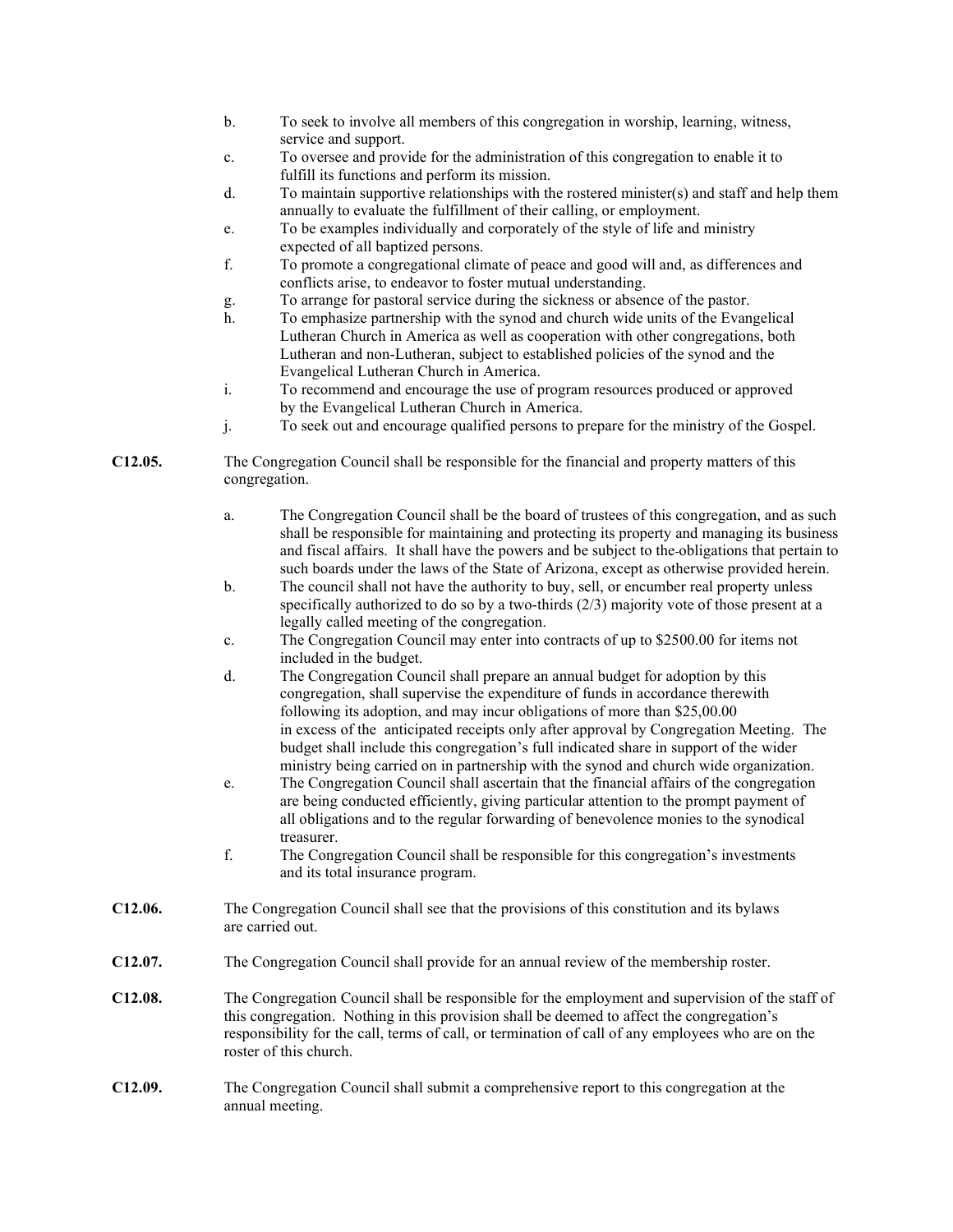- **C12.11.** The Congregation council shall normally meet once a month. Special meetings may be called by the pastor or the president, and shall be called by the president at the request of at least one-half of its members. Notice of each special meeting shall be given to all who are entitled to be present.
- **C12.12.** A quorum for the transaction of business shall consist of a majority of the members of the Congregation Council, including the senior pastor or interim pastor, except when the senior pastor or interim pastor requests or consents to be absent and has given prior approval to the agenda for a particular regularly or special meeting, which shall be the only business considered at the meeting. Chronic or repeated absence of the senior pastor or interim pastor who has refused approval of the agenda of a subsequent regular or special meeting shall not preclude action by the Congregation Council, following consultation with the synodical bishop.
- **C12.13.** The Congregation Council and its committees may hold meetings by remote communication, including electronically and by telephone conference and, to the extent permitted by state law, notice of all meetings may be provided electronically.

## **Chapter 13. CONGREGATION COMMITTEES**

| C <sub>13.01</sub> . | The officers of this congregation and the pastor shall constitute the <i>Executive Committee</i> .                                                                                                                                                                                                                        |
|----------------------|---------------------------------------------------------------------------------------------------------------------------------------------------------------------------------------------------------------------------------------------------------------------------------------------------------------------------|
| C13.02.              | A <i>Nominating Committee</i> of six voting members of this congregation, two of whom shall be<br>outgoing members of the council, shall be elected at the annual meeting for a term of one year.<br>Members of the Nominating Committee are not eligible for consecutive re-election.                                    |
| C13.03.              | An <i>Audit Committee</i> of three voting members shall be elected by the Congregation Council.<br>Audit Committee members shall not be members of the Congregation Council. Term of office<br>shall be three years, with one member elected each year. Members shall be eligible for re-<br>election.                    |
| C.13.04.             | <b>Mutual Ministry Committee(s)</b> (in the absence of a mutual ministry committee, the duties shall be<br>fulfilled by the executive committee) shall be appointed jointly by the president and the rostered<br>minister. Term of office shall be two years, with three members to be appointed each successive<br>year. |
| C13.05.              | When a pastoral vacancy occurs, a <b>Call Committee</b> of six voting members shall be elected by this<br>congregation. Term of office will terminate upon installation of the newly called pastor.                                                                                                                       |
| C13.06.              | Other committees of this congregation may be formed, as the need arises, by decision of the<br>Congregation Council.                                                                                                                                                                                                      |
| C13.07.              | Duties of committees of this congregation shall be specified in the bylaws or continuing<br>resolutions.                                                                                                                                                                                                                  |
| C13.08.              | The senior pastor of this congregation shall be ex officio a member of all committees and boards<br>of the congregation. The president of this congregation shall be ex officio a member of all<br>committees and boards of the congregation, except the Nominating Committee.                                            |
|                      |                                                                                                                                                                                                                                                                                                                           |

#### **Chapter 14 ORGANIZATIONS WITHIN THE CONGREGATION**

**C14.01.** All organizations within this congregation shall exist to aid in its ministering to the members of the congregation and to all persons who can be reached with the Gospel of Christ. As outgrowths and expressions of this congregation's life, the organizations are subject to its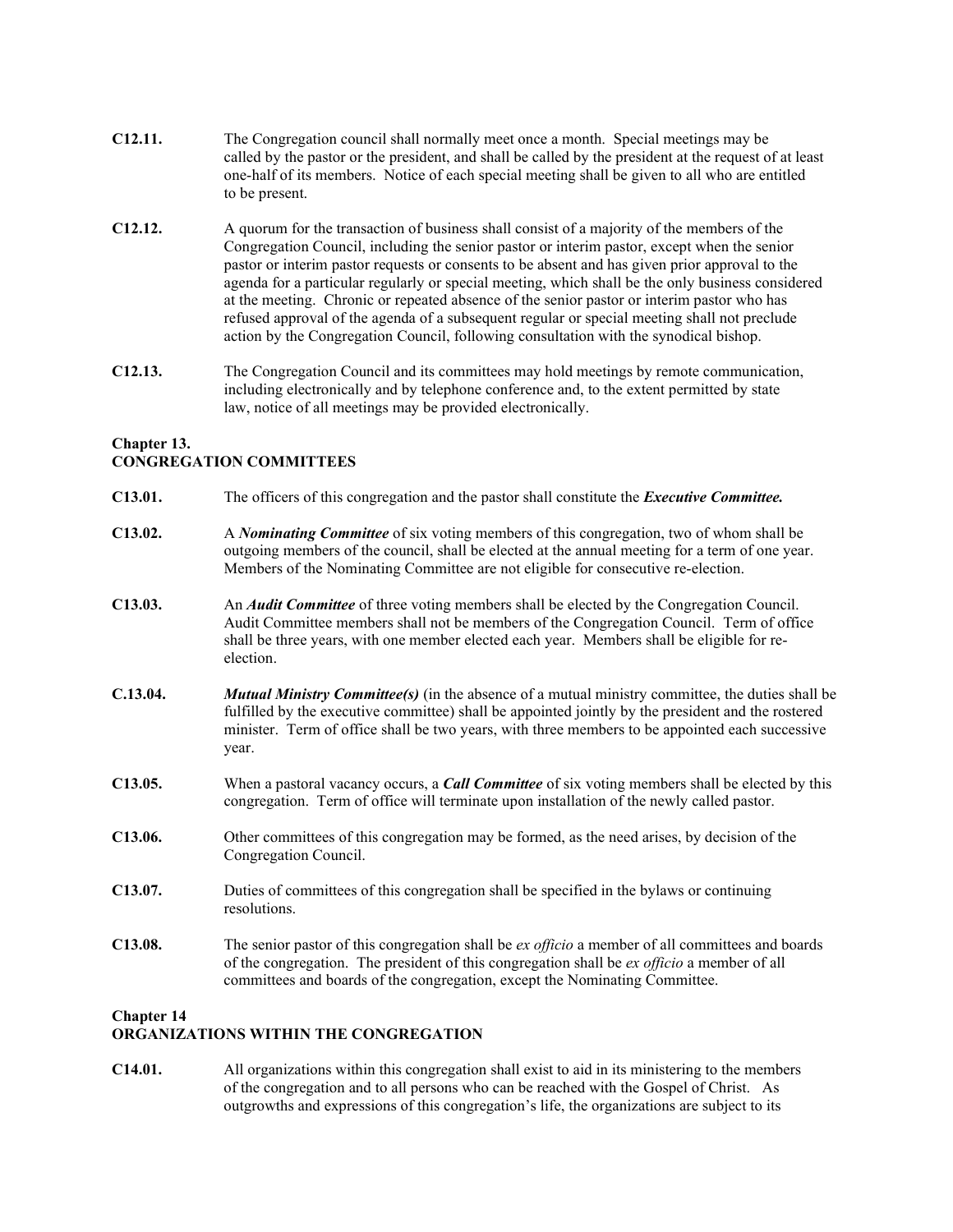oversight and direction. This congregation at its meeting shall determine their policies, guide their activities, and receive reports concerning their membership, work, and finances.

**C14.02.** Special interest groups, other than those of the official organizations of the Evangelical Lutheran Church in America, may be organized only after authorization has been given by the Congregation Council [and specified in a continuing resolution].

## **Chapter 15.**

## **DISCIPLINE OF MEMBERS AND ADJUDICATION**

- **\*C15.01.** Persistent and public denial of the Christian faith willful or criminal conduct grossly unbecoming a member of the Church of Christ, continual and intentional interference with the ministry of the congregation, or willful and repeated harassment or defamation of member(s) of the congregation is sufficient cause for discipline of a member. Prior to disciplinary action, reconciliation and repentance will be attempted following Matthew 18:15-17, proceeding through these successive steps as necessary:
	- a. Private counsel and admonition by the pastor,
	- b. Censure and admonition by the pastor in the presence of two or three witnesses, and
	- c. Written referral of the matter by the Congregation Council to the vice-president of the synod, who will refer it to a consultation panel drawn from the Consultation Committee of the synod, and
	- d. Written referral of the matter by the consultation panel to the Committee on Discipline of the synod. If, for any reason, the pastor is unable to administer the admonitions required by paragraphs a. and b. hereof, those steps may be performed by another pastor chosen by the Executive Committee of the Congregation Council.
- **\*C15.02.** The process for discipline of a member of the congregation shall be governed as prescribed by the chapter on discipline in the *Constitutional Bylaws, and Continuing Resolutions of the Evangelical Lutheran Church in America.* If the counseling, censure, and admonitions pursuant to \*C15.01. do not result in repentance and amendment of life, charges against the accused member(s) that are specific and in writing may be prepared by the Congregation Council, signed, and submitted to the vice president of the synod. The vice president shall select from the synod's Consultation Committee a panel of five members (three laypersons and two ministers of Word and Sacrament). A copy of the written charges shall be provided to the consultation panel and the accused member(s). The consultation panel, after requesting a written reply to the charges from the accused member(s), shall consider the matter and seek a resolution by means of investigation, consultation, mediation, or whatever other means may seem appropriate. The panel's efforts to reach a mutually agreeable resolution shall continue for no more than 45 days after the matter is submitted to it.
- **\*C15.03** If the consultation panel fails to resolve the matter, that panel shall refer the case in writing, including the written charges and the accused member's reply, to the Committee on Discipline of the synod for a hearing. A copy of the panel's written referral shall be delivered to the vice president of the synod, the Congregation Council, and the accused member(s) at the same time it is sent to the Committee on Discipline of the synod. The Executive Committee of the Synod Council shall then select six members from the Committee on Discipline to decide the case and shall appoint a member of the Synod Council to preside as nonvoting chair. Those six members, plus the nonvoting chair, comprise the discipline hearing panel for deciding the case. The Congregation Council and the accused member(s) are the parties to the case.
- **\*C15.04.** The discipline hearing panel shall commence and conduct the disciplinary hearing in accordance with the provisions governing discipline of congregation members prescribed in the *Constitution, Bylaws, and Continuing Resolutions of the Evangelical Lutheran Church in America.*
- **\*C15.05.** By the vote of at least two-thirds of the members of the discipline hearing panel who are present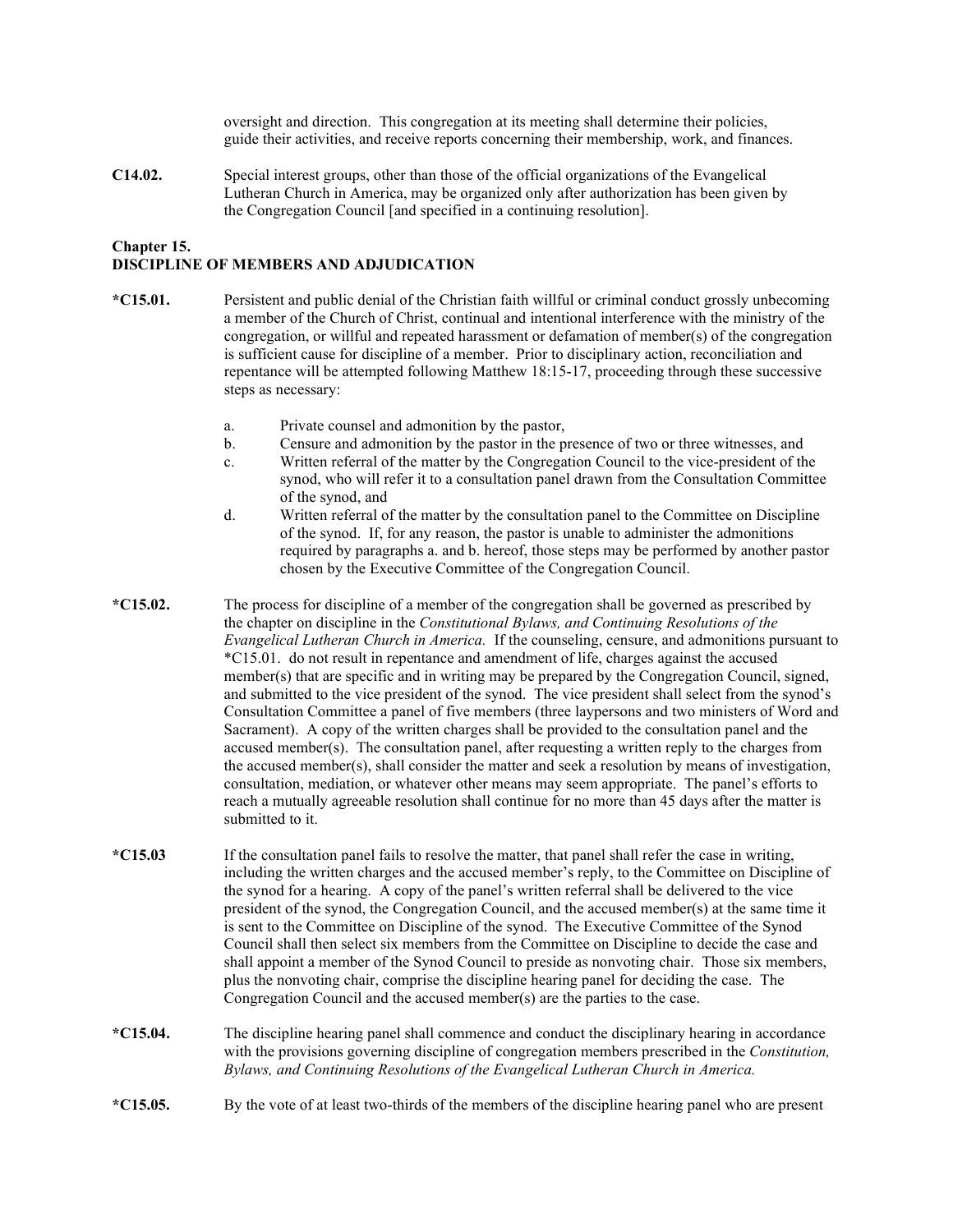and voting, one of the following disciplinary sanctions can be imposed:

- a. suspension from the privileges of congregational membership for a designated period of time;
- b. suspension from the privileges of congregational membership until the pastor and the Congregation Council receive evidence, satisfactory to them, of repentance and amendment of life;
- c. termination of membership in the congregation; or
- d. termination of membership in the congregation and exclusion from the church property and from all congregation activities.
- **\*C15.06.** The written decision of the discipline hearing panel shall be sent to the vice president of the synod, the accused members(s), and the Congregation Council as required by the *Constitution, Bylaws, and Continuing Resolutions of the Evangelical Lutheran Church in America.* The decision of the discipline hearing panel shall be implemented by the Congregation Council and recorded in the minutes of the next council meeting.
- **\*C15.07.** No member of a congregation shall be subject to discipline a second time for offenses that a discipline hearing panel has heard previously and decided pursuant to this chapter.

#### **\*C15.10. ADJUDICATION**

**\*C15.11.** When there is disagreement among factions within this congregation on a substantive issue that cannot be resolved by the parties, members of this congregation shall have access to the synodical bishop for consultation after informing the chair of the Congregation Council of their intent. If the consultation fails to resolve the issue(s), the Consultation Committee of the synod shall consider the matter. If the Consultation Committee of the synod shall fail to resolve the issue(s), the matter shall be referred to the Synod Council, whose decision shall be final.

#### **Chapter 16 AMENDMENTS**

| $*C16.01.$ | Unless provision $*C16.04$ is applicable, those sections of this constitution that are not required,<br>in accord with the Model Constitution for Congregations of the Evangelical Lutheran Church in<br><i>America</i> , may be amended in the following manner. Amendments may be proposed by at least<br>twelve (12) voting members or by the Congregation Council. Proposals must be filed in writing<br>with the council at least 60 days before formal consideration by this congregation at a regular or<br>special Congregation Meeting called for that purpose. The Congregation Council shall notify the<br>congregation's members of the proposal together with the council's recommendations at least 30<br>days in advance of the meeting. Notification may take place by mail or electronic means, as<br>permitted by state law. |  |
|------------|------------------------------------------------------------------------------------------------------------------------------------------------------------------------------------------------------------------------------------------------------------------------------------------------------------------------------------------------------------------------------------------------------------------------------------------------------------------------------------------------------------------------------------------------------------------------------------------------------------------------------------------------------------------------------------------------------------------------------------------------------------------------------------------------------------------------------------------------|--|
| $*C16.02.$ | An amendment to this constitution, proposed under *C16.01. shall:<br>Be approved at a legally called Congregation Meeting according to this cons-<br>a.<br>titution by a majority vote of those members present and voting;<br>Be ratified without change at the next annual meeting by a two-thirds<br>b.<br>vote of those voting members present and voting; and<br>Have the effective date included in the resolution and noted in the constitution.<br>$\mathbf{c}$ .                                                                                                                                                                                                                                                                                                                                                                      |  |
| $*C16.03.$ | Any amendments to this constitution that result from the processes provided in *C16.01. and<br>*C16.02. shall be sent by the secretary of this congregation to the synod. The synod shall notify<br>the congregation of its decision to approve or disapprove the proposed changes; the changes shall<br>go into effect upon notification that the synod has approved them.                                                                                                                                                                                                                                                                                                                                                                                                                                                                    |  |
| *C16.04.   | This constitution may be amended to bring any section into conformity with a section or<br>sections, either required or not required, of the Model Constitution for Congregations of the<br>Evangelical Lutheran Church in America – as most recently amended by the Churchwide                                                                                                                                                                                                                                                                                                                                                                                                                                                                                                                                                                |  |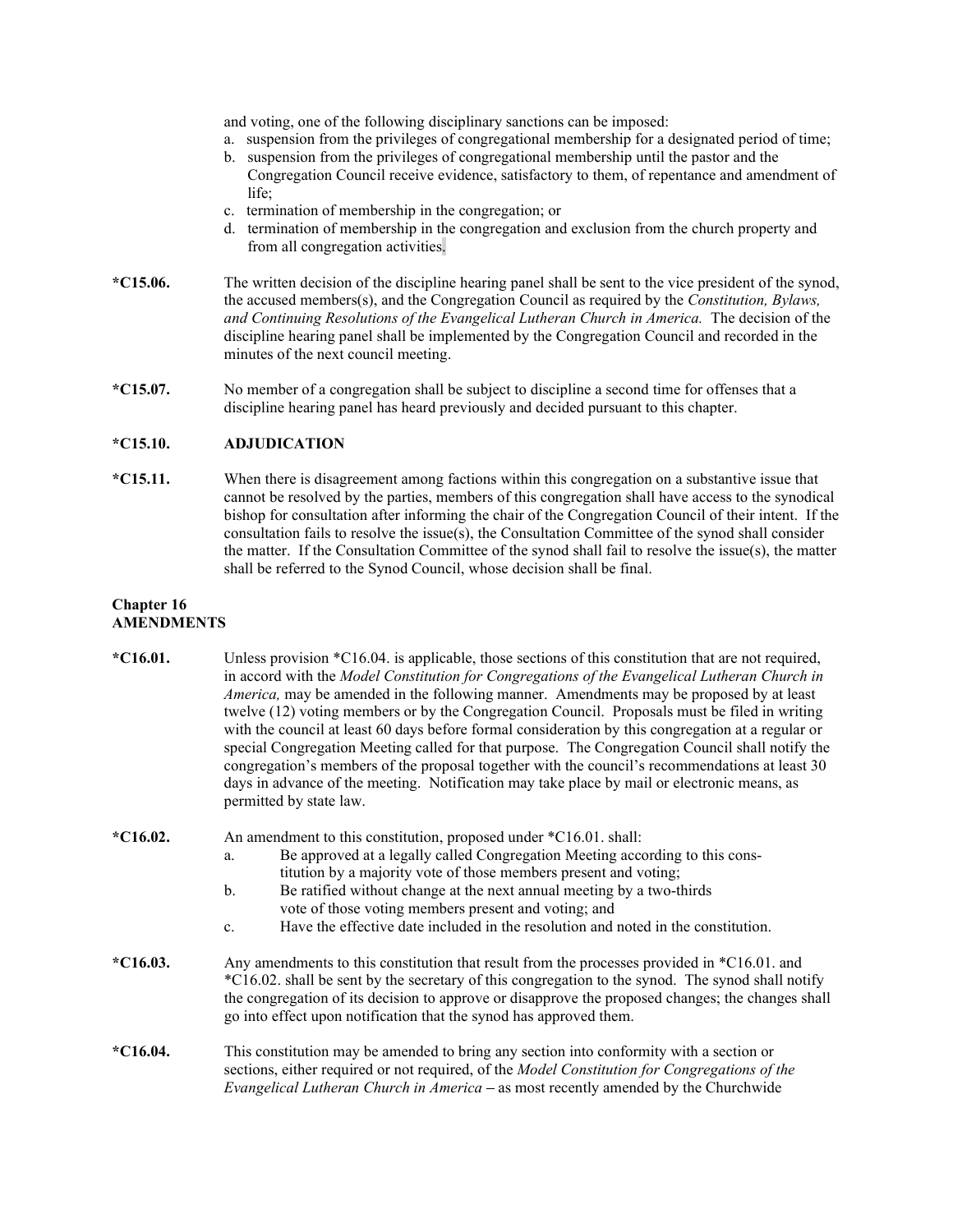Assembly. Such amendments may be approved by a majority vote of those voting members present and voting at any legally called meeting of the congregation without presentation at a prior meeting of the congregation, provided that the Congregation Council has submitted by mail or electronic means, as permitted by state law, notice to the congregation of such an amendment or amendments, together with the council's recommendations, at least 30 days prior to the meeting. Upon the request of at least two (2) voting members of the congregation, the Congregation Council shall submit such notice. Following the adoption of an amendment, the secretary of the congregation shall submit a copy thereof to the synod. Such provisions shall become effective immediately following a vote of approval.

#### **Chapter 17 BYLAWS**

| $*C17.01.$ | This congregation may adopt bylaws. No bylaws may conflict with this constitution.                                                                                                                                                                                                                                                                                                                                                                                                                                                     |
|------------|----------------------------------------------------------------------------------------------------------------------------------------------------------------------------------------------------------------------------------------------------------------------------------------------------------------------------------------------------------------------------------------------------------------------------------------------------------------------------------------------------------------------------------------|
| $*C17.02.$ | By laws may be adopted or amended at any legally called meeting of this congregation with a<br>quorum present by A two-thirds vote of those voting members present and voting.                                                                                                                                                                                                                                                                                                                                                         |
| $*C17.03.$ | Changes to the bylaws may be proposed by any voting member, provided, that such<br>additions or amendments be submitted in writing to the Congregation Council at least 60 days<br>before a regular or special Congregation Meeting called for that purpose. The Congregation<br>Council shall notify the congregation's members of the proposal with the council's<br>recommendations at least 30 days in advance of the Congregation Meeting.<br>Notification may take place by mail or electronic means, as permitted by state law. |

**\*C17.04.** Approved changes to the bylaws shall be sent by the secretary of this congregation to the synod.

#### **Chapter 18 CONTINUING RESOLUTIONS**

- **\*C18.01.** The congregation in a legally called meeting or the Congregation Council may enact continuing resolutions. Such continuing resolutions may not conflict with the constitution or bylaws of this congregation.
- **\*C18.02.** Continuing resolutions shall be enacted or amended by a majority vote of a meeting of the congregation or a two-thirds vote of all voting members of the Congregation Council.

## **Chapter 19 INDEMNIFICATION**

**\*C19.01** Consistent with the provisions of the laws under which this congregation is incorporated, this congregation may adopt provisions providing indemnification for each person who, by reason of fact that such person is or was a Congregation Council member, officer, employee, agent or other member of any committee of this congregation, was or is threatened to be made a party to any threatened, pending or completed civil, criminal, administrative, arbitration or investigative proceeding.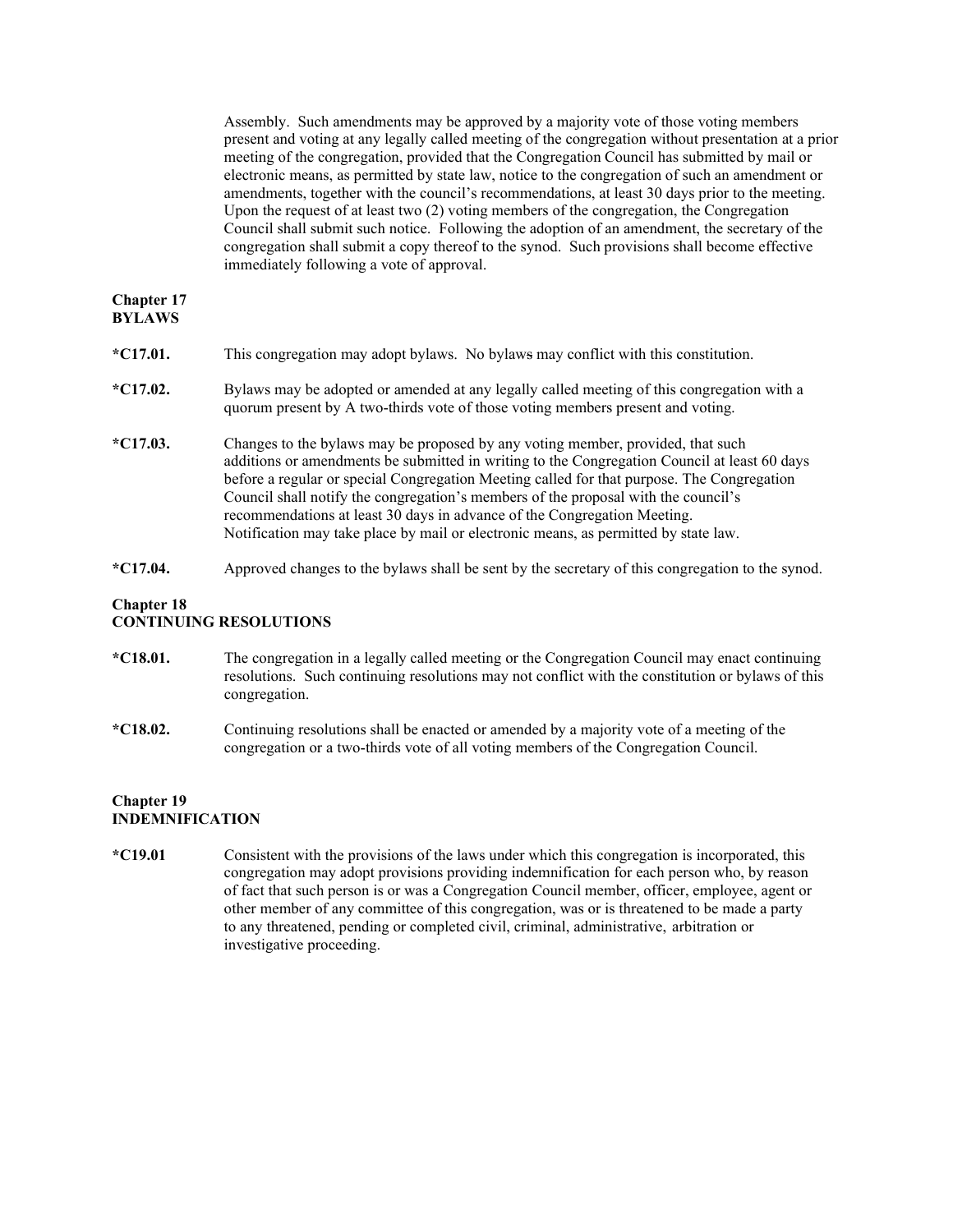## **BYLAWS**

### **Note: the bylaws (BLO.00) are numbered to correspond to constitution paragraphs (CO.00) as closely as possible for cross reference.**

## **Article XIII. BL4 THE ORGANIZATIONAL STRUCTURE OF THE CONGREGATION.**

- **BL4.01.** The duties of the officers:
	- a. The president shall preside at meetings of the council, the congregation, and the executive committee.
	- b. The vice-president shall preside at the meeting of the council, the congregation, and the executive committee in the absence of the president.
	- c. The secretary shall keep the minutes of the council, the congregation, and the executive committee and shall have custody of the archives of the congregation, and shall not be subject to term limits.
- **BL.4.02.** The duties of the Treasurer:
	- a. The treasurer shall have custody of all funds of the congregation and shall receive and disburse funds in accordance with the decisions and directions of the congregation or council.
	- b. The treasurer shall forward benevolence funds promptly every month.
	- c. The treasurer shall pay the pastor's salary, allowance(s), and pension promptly.
	- d. The treasurer shall present a duly audited report to the congregation at its annual meeting, and other such reports to the council as may be required.
	- e. The treasurer shall be limited to two consecutive 2 year terms.
- **BL.4.03.** Each council member heads a Ministry Team.
	- a. The Ministry Team on Evangelism shall have special responsibility under the guidance of the pastor to develop a sound program of evangelism, bring in the unchurched, visit and invite them to worship; be on the lookout for prospective members.
	- b. The Ministry Team on Worship and Music shall have the responsibility, under the guidance of the pastor, of matters pertaining to the congregation's worship, in general the spiritual care of the congregation, and shall make recommendations thereon to the council. It shall be responsible for providing choir and organist, greeters, ushers and altar guild for the worship service(s).
	- c. The Ministry Team on Stewardship shall have special responsibility, under the guidance of the pastor, for the congregation's development, in accordance the Scriptural principles of stewardship, and for the raising of funds, and shall make